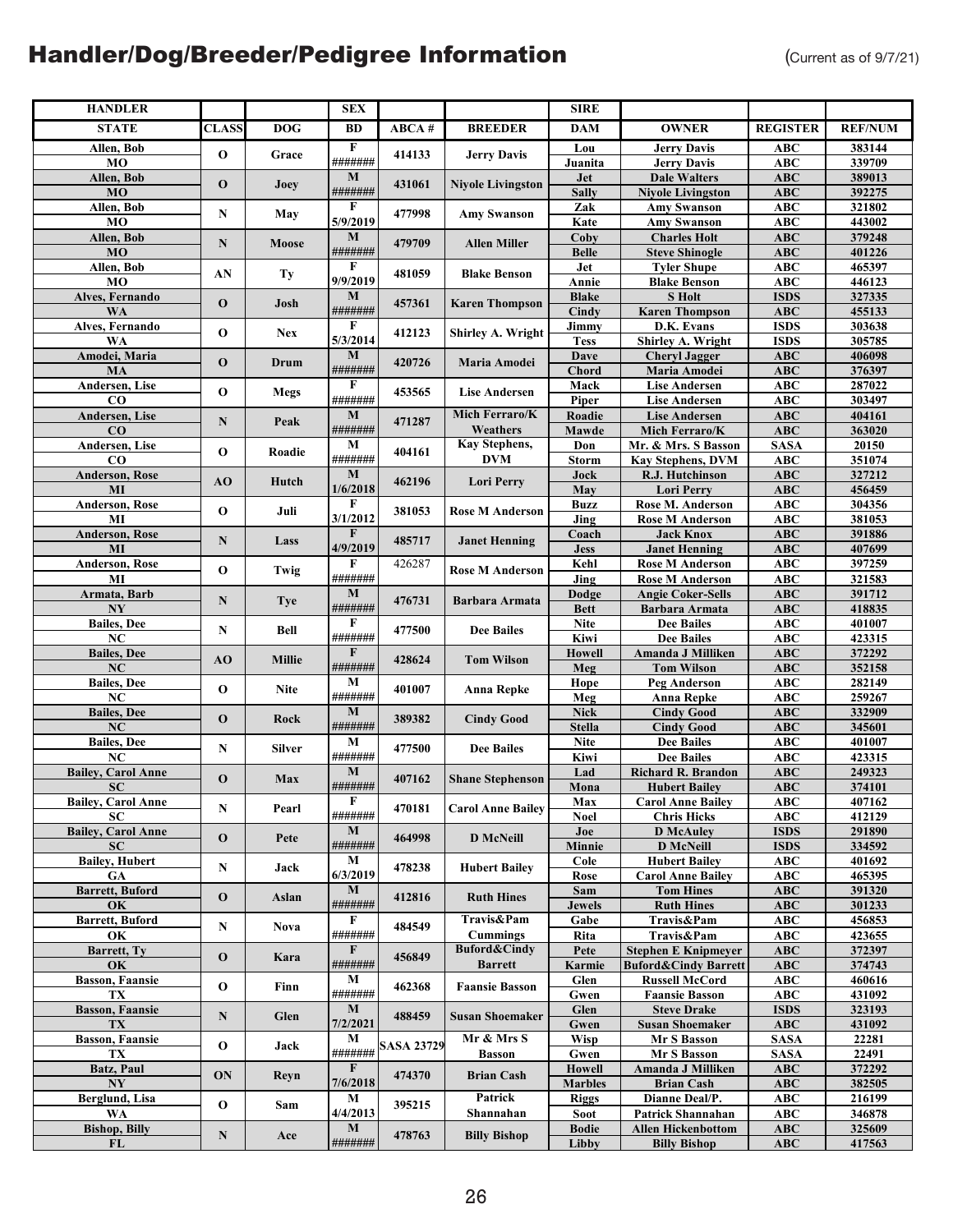| <b>HANDLER</b>            |              |                 | <b>SEX</b>     |                    |                          | <b>SIRE</b>      |                             |                 |                |
|---------------------------|--------------|-----------------|----------------|--------------------|--------------------------|------------------|-----------------------------|-----------------|----------------|
| <b>STATE</b>              | <b>CLASS</b> | <b>DOG</b>      | <b>BD</b>      | ABCA#              | <b>BREEDER</b>           | <b>DAM</b>       | <b>OWNER</b>                | <b>REGISTER</b> | <b>REF/NUM</b> |
| <b>Bishop, Billy</b>      |              |                 | $\overline{F}$ |                    |                          | <b>Neal</b>      | <b>Brian Cash</b>           | <b>ABC</b>      | 382509         |
| FL                        | $\mathbf 0$  | Cai             | #######        | 460069             | <b>Cindy Carrington</b>  | Cydney           | <b>Cindy Carrington</b>     | ABC             | 435559         |
| <b>Bishop, Billy</b>      |              |                 | F              |                    |                          | Jim              | <b>Donna Brooks Brisbin</b> | <b>ABC</b>      | 314463         |
| FL                        | AO           | Libby           | #######        | 417563             | <b>Cindy Carrington</b>  | Emma             | <b>Cindy Carrington</b>     | <b>ABC</b>      | 350351         |
| <b>Bishop, Billy</b>      |              |                 | F              |                    |                          | Hank             | <b>Matt Barr</b>            | <b>ABC</b>      | 354760         |
| FL                        | $\mathbf 0$  | Peg             | #######        | 415311             | <b>Beth Barron</b>       | Genevieve        | <b>Brian Cash</b>           | <b>ABC</b>      | 388442         |
| <b>Booth, Victoria</b>    |              |                 | $\mathbf M$    |                    |                          | Dave             | <b>Scott Johnson</b>        | ABC             | 419345         |
| TN                        | N            | <b>Thatcher</b> | #######        | 474349             | Alicia Lund              | Nora             | <b>Alicia Lund</b>          | <b>ABC</b>      | 435630         |
| <b>Bower, Mindy</b>       |              |                 | M              |                    |                          | Tim              | I.B. Jones                  | <b>ISDS</b>     | 307712         |
| CO                        | O            | Laddie          | 9/3/2013       | <b>ISDS 329739</b> | <b>A</b> Baines          | <b>Jess</b>      | <b>A</b> Baines             | <b>ISDS</b>     | 313472         |
| <b>Bower, Mindy</b>       |              |                 | $\mathbf M$    |                    |                          | Mack             | <b>Stephanie Goracke</b>    | <b>ABC</b>      | 322129         |
| CO                        | $\mathbf{o}$ | <b>Steele</b>   | #######        | 412926             | <b>Stephanie Goracke</b> | Kate             | <b>Stephanie Goracke</b>    | <b>ABC</b>      | 267505         |
| <b>Bozich, Nicole</b>     |              |                 | F              |                    |                          | $\overline{Cap}$ |                             | <b>ABC</b>      | 249321         |
|                           | O            | Kiwi            | #######        | 423315             | <b>Larry Roegner</b>     |                  | <b>Larry Roegner</b>        |                 |                |
| NC                        |              |                 | $\mathbf F$    |                    |                          | KemiBreeze       | <b>Larry Roegner</b>        | <b>ABC</b>      | 378247         |
| <b>Bozich, Nicole</b>     | ${\bf N}$    | Quiver          | #######        | 477499             | <b>Dee Bailes</b>        | <b>Nite</b>      | <b>Dee Bailes</b>           | <b>ABC</b>      | 401007         |
| NC                        |              |                 |                |                    |                          | Kiwi             | <b>Dee Bailes</b>           | <b>ABC</b>      | 423315         |
| <b>Boznos</b> , Jennifer  | O            | Donner          | М              | 394900             | <b>Jennifer Boznos</b>   | Cap              | Patricia& Alasdair          | <b>ABC</b>      | 272556         |
| $\mathbf{L}$              |              |                 | 6/5/2013       |                    |                          | Peach            | <b>Jennifer Bosnoz</b>      | <b>ABC</b>      | 287853         |
| <b>Brannen</b> , Connie   | $\mathbf 0$  | Boz             | $\mathbf M$    | 390142             | Lyle J. Lad              | <b>Shep</b>      | Lyle J Lad                  | <b>ABC</b>      | 219013         |
| KY                        |              |                 | #######        |                    |                          | Gin              | Lyle J Lad                  | <b>ABC</b>      | 292510         |
| <b>Brannen, Connie</b>    | AO           | Derry           | M              | 415797             | Patricia&                | Gem(Jim)         | Patricia& Alasdair          | <b>ABC</b>      | 356503         |
| KY                        |              |                 | #######        |                    | <b>Alasdair Macrae</b>   | Gail             | Patricia& Alasdair          | ABC             | 387305         |
| <b>Brannen, Connie</b>    | ${\bf N}$    | <b>Minnow</b>   | F              | KC 5677720         | Chris & Jim              | <b>Boz</b>       |                             | $\mathbf{AKC}$  | 37323701       |
| KY                        |              |                 | #######        |                    | <b>Elliott</b>           | Perpetual        |                             | <b>AKC</b>      | 29918101       |
| Brannen, Connie           | O            | Raleigh         | F              | KC 5067820         | Chris & Jim              | <b>Boz</b>       |                             | <b>AKC</b>      | 37323701       |
| KY                        |              |                 | #######        |                    | <b>Elliott</b>           | Perpetual        |                             | <b>AKC</b>      | 29918101       |
| Buja, Brenda              | $\mathbf{o}$ | Callie          | $\mathbf F$    | 443846             | <b>Scott Glen</b>        | Jamie            | <b>Miss E Gray</b>          | <b>ABC</b>      | 332882         |
| <b>ME</b>                 |              |                 | 1/1/2017       |                    |                          | <b>Jess</b>      | <b>Scott Glen</b>           | ABC             | 443827         |
| Buja, Brenda              | O            | Dice            | F              | <b>ISDS 360613</b> | <b>DW Edwards</b>        | <b>Blake</b>     | <b>Miss S Holt</b>          | <b>ISDS</b>     | 327335         |
| <b>ME</b>                 |              |                 | 6/1/2018       |                    |                          | Mist             | <b>DW Edwards</b>           | <b>ISDS</b>     | 339107         |
| <b>Burkey</b> , Ron       | ${\bf N}$    | Bo              | $\mathbf{M}$   | 469668             | <b>Cyra Peterson</b>     | Ben              | Joni Tietjen                | ABC             | 411375         |
| TX                        |              |                 | #######        |                    |                          | Clare            | <b>Cyra Peterson</b>        | <b>ABC</b>      | 417074         |
| Campbell, Jacob           |              |                 | F              |                    |                          | Zac              | <b>S</b> Gormley            | <b>ISDS</b>     | 332601         |
| VA                        | O            | Midge           | #######        | 455870             | <b>D</b> Mcauley         | Jan              | <b>D</b> Mcauley            | <b>ISDS</b>     | 325792         |
| Campbell, John            |              |                 | M              |                    |                          | <b>Sweep</b>     | N McDevitt                  | <b>ISDS</b>     | 359830         |
| VA                        | ${\bf N}$    | Flynn           | 9/1/2020       | <b>ISDS 373185</b> | <b>AM Harold</b>         | <b>Tess</b>      | <b>AM</b> Harold            | <b>ISDS</b>     | 341670         |
| Campbell, John            |              |                 | F              |                    |                          | <b>Silver</b>    | <b>JPMcGee</b>              | <b>ISDS</b>     | 327528         |
|                           | $\mathbf 0$  | Kate            |                | 459638             | <b>C</b> McNaughton      |                  |                             |                 |                |
| VA                        |              |                 | 9/5/2016       |                    |                          | Gyp              | <b>C</b> McNaughton         | <b>ISDS</b>     | 306506         |
| <b>Carrington</b> , Cindy | N            | <b>Reid</b>     | M              | 477616             | <b>Brian Cash</b>        | <b>Neal</b>      | <b>Brian Cash</b>           | <b>ABC</b>      | 382509         |
| GA                        |              |                 | 3/6/2019       |                    |                          | Cindy            | <b>Brian Cash</b>           | <b>ABC</b>      | 455133         |
| Cash, Brian               | O            | Neal            | $\mathbf M$    | 382509             | <b>Bonnie Gibbs</b>      | Kyle             | <b>Brian Cash</b>           | <b>ABC</b>      | 361370         |
| <b>SC</b>                 |              |                 | #######        |                    |                          | <b>Spice</b>     | <b>Bonnie Gibbs</b>         | <b>ABC</b>      | 360085         |
| <b>Chambers</b> , Maggie  | $\mathbf 0$  |                 | $\mathbf{M}$   | 372819             |                          | Monty            | Amanda J Milliken           | ABC             | 335391         |
| РA                        |              | Mose            | 9/9/2011       |                    | <b>Michele Higgins</b>   | <b>Bracken</b>   | <b>Michele Higgins</b>      | ABC             | 227962         |
| <b>Chute, Peggy</b>       |              |                 | F              |                    |                          | <b>Matthew</b>   | Lori Cunningham             | ABC             | 315621         |
| PA                        | $\mathbf{o}$ | Twizzler        | #######        | 421232             | <b>Gene Sheninger</b>    | <b>Sweet</b>     | <b>Gene Sheninger</b>       | <b>ABC</b>      | 363821         |
| <b>Chute, Peggy</b>       |              |                 | $\mathbf F$    |                    |                          | Grant            | Barbara E. Rav              | ABC             | 428173         |
| PA                        | N            | Vera            | 1/1/2019       | 472408             | <b>Peggy E Chute</b>     | Twizzler         | <b>Peggy E Chute</b>        | ABC             | 421232         |
| Clark, David              |              |                 | F              |                    |                          | <b>Dexter</b>    | <b>Sylvia King</b>          | ABC             | 319909         |
| VA                        | $\mathbf{o}$ | <b>Brydie</b>   | 5/5/2012       | 377155             | <b>Daniel G King</b>     |                  |                             |                 | 318201         |
|                           |              |                 | $\mathbf F$    |                    |                          | Swift            | <b>Daniel G King</b>        | <b>ABC</b>      |                |
| Coker-Sells, Angie        | N            | Annie           |                | 478782             | <b>Angie Coker-Sells</b> | Dodge            | Angie Coker-Sells           | ABC             | 391712         |
| OK                        |              |                 | #######        |                    |                          | Tam              | <b>Angie Coker-Sells</b>    | <b>ABC</b>      | 418831         |
| Coker-Sells, Angie        | N            | Grant           | М              | 476735             | Barbara Armata           | Dodge            | <b>Angie Coker-Sells</b>    | ABC             | 391712         |
| OК                        |              |                 | #######        |                    |                          | Bett             | Barbara Armata              | ABC             | 418835         |
| <b>Coker-Sells, Angie</b> | $\mathbf 0$  | Link            | M              | 391711             | <b>Stephanie Goracke</b> | Mack             | <b>Stephanie Goracke</b>    | <b>ABC</b>      | 322129         |
| OK                        |              |                 | 3/3/2013       |                    |                          | Gwyn             | <b>Stephanie Goracke</b>    | ABC             | 315923         |
| Coker-Sells, Angie        |              |                 | F              |                    |                          | Dodge            | <b>Angie Coker-Sells</b>    | ABC             | 391712         |
| OK                        | AN           | Pepper          | #######        | 478783             | <b>Angie Coker-Sells</b> | Tam              | <b>Angie Coker-Sells</b>    | ABC             | 418831         |
| <b>Coker-Sells, Angie</b> |              |                 | $\mathbf{F}$   |                    |                          | Mack             | <b>Stephanie Goracke</b>    | <b>ABC</b>      | 322129         |
| OK                        | $\mathbf{0}$ | <b>Soot</b>     | 9/4/2011       | 370603             | <b>Stephanie Goracke</b> | Kate             | <b>Stephanie Goracke</b>    | ABC             | 267505         |
| Copeland, McKenna         |              |                 | М              | 479064             |                          | <b>Tip</b>       | <b>Brian Cash</b>           | ABC             | 230193         |
| <b>GA</b>                 | N            | Zac             |                |                    | McKenna                  | Lady             | <b>McKenna Copeland</b>     | ABC             | 443995         |
|                           |              |                 | 6/8/2019       |                    | Copeland                 | <b>Bluecreek</b> |                             |                 |                |
|                           |              |                 | $\mathbf F$    |                    |                          |                  |                             |                 |                |
| <b>Creel, Nancy</b>       |              |                 |                |                    | 5H Farms G/J             | Jamie            | <b>Michael Davis</b>        | <b>ABC</b>      | 398719         |
| MT                        | $\mathbf 0$  | Rey             | #######        | 438039             | Heibertshausen           | Meg              | 5H Farms G/J                | ABC             | 376089         |
|                           |              |                 |                |                    |                          |                  | Heibertshausen              |                 |                |
| Cunningham, Lori          | $\mathbf{o}$ | Buck            | M              | 421229             | <b>Gene Sheninger</b>    | <b>Matthew</b>   | Lori Cunningham             | <b>ABC</b>      | 315621         |
| VA                        |              |                 | #######        |                    |                          | <b>Sweet</b>     | <b>Gene Sheninger</b>       | ABC             | 363821         |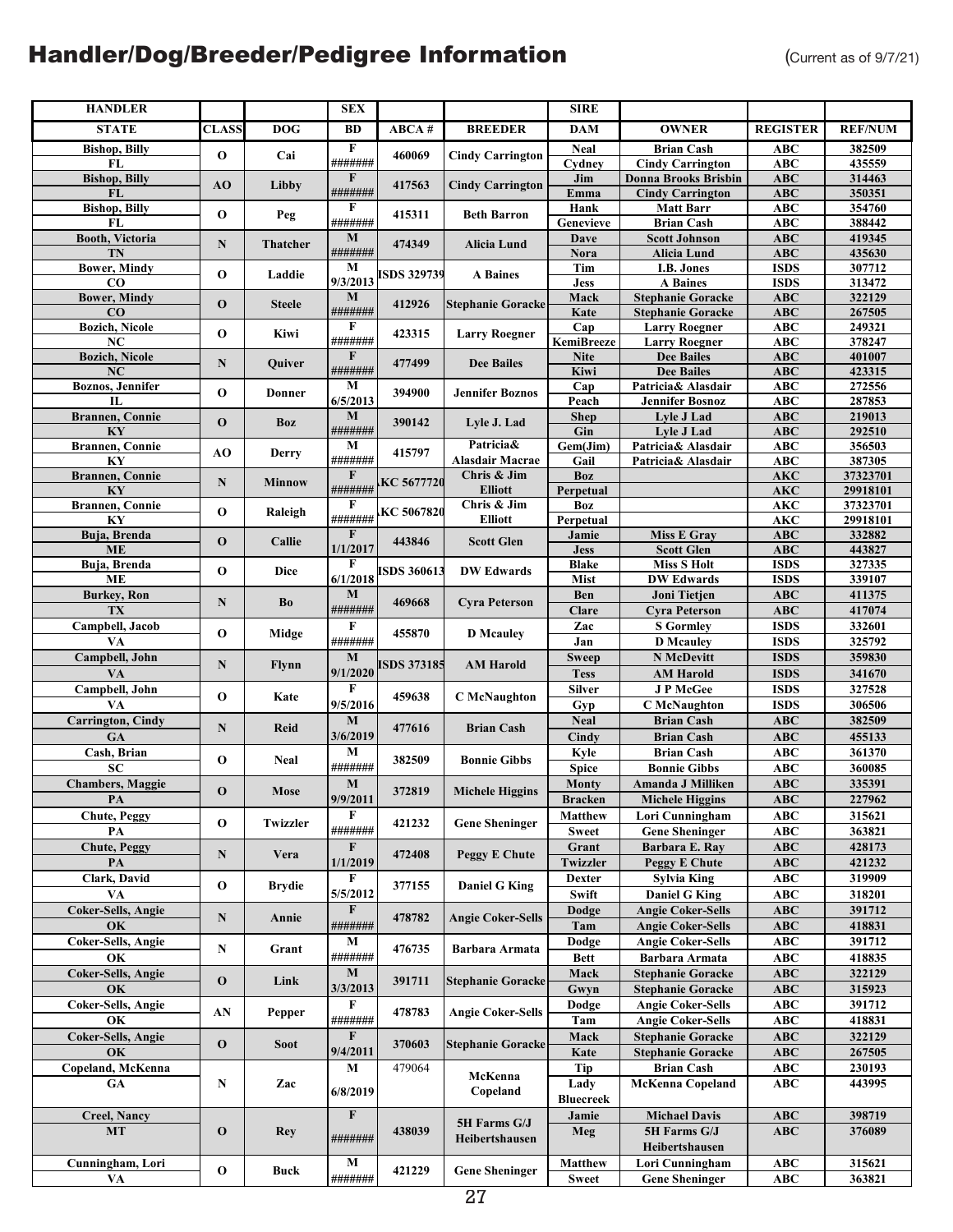| <b>HANDLER</b>            |              |               | <b>SEX</b>             |        |                           | <b>SIRE</b>                 |                                                  |                           |                  |
|---------------------------|--------------|---------------|------------------------|--------|---------------------------|-----------------------------|--------------------------------------------------|---------------------------|------------------|
| <b>STATE</b>              | CLASS        | <b>DOG</b>    | BD                     | ABCA # | <b>BREEDER</b>            | <b>DAM</b>                  | <b>OWNER</b>                                     | <b>REGISTER</b>           | <b>REF/NUM</b>   |
| Cunningham, Lori          |              |               | $\mathbf{M}$           | 461752 |                           | <b>Matthew</b>              | Lori Cunningham                                  | ABC                       | 315621           |
| VA                        | $\mathbf{o}$ | Rope          | #######                |        | <b>David Young</b>        | Pic                         | <b>David Young</b>                               | <b>ABC</b>                | 389273           |
| Cunningham, Lori          | AO           | Vincent       | М                      | 465432 | <b>Candace JL</b>         | <b>Matthew</b>              | Lori Cunningham                                  | <b>ABC</b>                | 315621           |
| VA                        |              |               | #######                |        | <b>Brown</b>              | Stella                      | <b>Candace JL Brown</b>                          | <b>ABC</b>                | 331659           |
| Davis, Diane<br><b>MS</b> | $\mathbf 0$  | Jock          | $\bf{M}$<br>4/7/2016   | 461898 | <b>D</b> Gaffney          | <b>Sweep</b>                | R.J. Hutchinson                                  | <b>ISDS</b>               | 293085           |
| Davis, Diane              |              |               | М                      |        |                           | Becca<br>Gamble             | <b>D</b> Gaffney<br><b>Diane Davis</b>           | <b>ISDS</b><br><b>ABC</b> | 331557<br>458497 |
| <b>MS</b>                 | N            | Zeke          | #######                | 471730 | <b>Diane Davis</b>        | <b>Tess</b>                 | <b>Diane Davis</b>                               | <b>ABC</b>                | 413206           |
| Deal, Dianne              |              |               | $\mathbf M$            |        |                           | <b>Texas</b>                | <b>Suzy/Lee Foss</b>                             | $\mathbf{ABC}$            | 449094           |
| ID                        | $\mathbf N$  | <b>Deets</b>  | 4/9/2019               | 477485 | <b>Suzy/Lee Foss</b>      | Jen                         | <b>Suzy/Lee Foss</b>                             | <b>ABC</b>                | 415184           |
| Deal, Dianne              |              |               | $\bf F$                |        |                           | <b>Riggs</b>                | <b>Dianne Deal-P</b>                             | ABC                       | 216199           |
|                           | O            | Kate          |                        | 374799 | Dianne E Deal             |                             | Shannahan                                        |                           |                  |
| ID                        |              |               | #######                |        |                           | Petal                       | <b>Dianne E Deal</b>                             | <b>ABC</b>                | 329533           |
| Deal, Dianne              | $\mathbf{o}$ | Sham          | $\mathbf{M}$           | 451719 | L.J. Estes/Paxton         | <b>Blake</b>                | <b>Mindy Mayer</b>                               | ABC                       | 379955           |
| ID                        |              |               | 7/9/2017<br>F          |        | Deal                      | Kate                        | L.J. Estes/Paxton Deal<br><b>Jamie Mitchell</b>  | <b>ABC</b><br><b>ABC</b>  | 374799<br>450101 |
| Duffy, Mary Ann<br>NY     | N            | <b>Bonnie</b> | #######                | 477072 | <b>Jennifer Thomson</b>   | <b>Sweep</b><br><b>Bell</b> | <b>Jennifer Thomson</b>                          | <b>ABC</b>                | 393753           |
| Duffy, Mary Ann           |              |               | $\mathbf F$            |        |                           | Jake                        | <b>A Watson</b>                                  | <b>ISDS</b>               | 272092           |
| NY                        | $\mathbf{o}$ | Gwen          | #######                | 442254 | <b>David Henderson</b>    | Rivvi                       | <b>David Henderson</b>                           | <b>ISDS</b>               | 306909           |
| Duffy, Mary Ann           |              |               | F                      |        |                           | Taff                        | <b>Michael Polites</b>                           | <b>ABC</b>                | 370411           |
| NY                        | $\mathbf 0$  | Jean          | #######                | 460887 | <b>Mary Ann Duffy</b>     | Gwen                        | <b>Mary Ann Duffy</b>                            | ABC                       | 442254           |
| East, Lyle                | $\mathbf{o}$ | Cash          | $\mathbf{M}$           | 445899 | <b>Miles Bailey</b>       | Mo                          | <b>Lyle A East</b>                               | $\mathbf{ABC}$            | 382677           |
| MO                        |              |               | 1/6/2017               |        |                           | Fancy                       | <b>Miles Bailey</b>                              | <b>ABC</b>                | 397079           |
| East, Lyle                | O            | Mo            | $\mathbf M$            | 382677 | Lynn/Shirley              | <b>Brett</b>                | <b>Lynn/Shirley Daniel</b>                       | <b>ABC</b>                | 268520           |
| MO                        |              |               | 6/7/2012               |        | Daniel                    | Pearl                       | <b>Gary Detrick</b>                              | <b>ABC</b>                | 358198           |
| <b>Elliott, Chris</b>     | $\mathbf 0$  | Dak           | M                      | 439976 | <b>Carol Campion</b>      | Dave                        | <b>Carol Campion</b>                             | <b>ABC</b>                | 408905           |
| NC<br>Enzeroth, Ron       |              |               | #######<br>$\bf F$     |        |                           | <b>Sweet</b><br>Mick        | <b>Carol Campion</b><br><b>Ron Enzeroth</b>      | ABC<br><b>ABC</b>         | 414302<br>351601 |
| TX                        | $\mathbf{o}$ | Annie         | #######                | 448533 | Teri Mason                | Bonnie                      | <b>Teri Mason</b>                                | <b>ABC</b>                | 392480           |
| Enzeroth, Ron             |              |               | $\mathbf F$            |        |                           | Jack                        | Deana Holt                                       | ABC                       | 432010           |
| TX                        | N            | <b>Belle</b>  | #######                | 476066 | <b>Jack Christensen</b>   | June                        | <b>Jack Christensen</b>                          | ABC                       | 384415           |
| Espinoza, Adrian          |              |               | F                      |        |                           | Coach                       | <b>Jack Knox</b>                                 | <b>ABC</b>                | 391886           |
| <b>MS</b>                 | O            | Kate          | #######                | 461197 | <b>Adrian Espinoza</b>    | <b>Brook</b>                | <b>Adrian Espinoza</b>                           | <b>ABC</b>                | 374875           |
| Espinoza, Adrian          | N            | Maze          | $\mathbf{F}$           | 471720 | <b>Jack Knox</b>          | Nap                         | <b>Jack Knox</b>                                 | <b>ABC</b>                | 356002           |
| <b>MS</b>                 |              |               | #######                |        |                           | Gemi                        | <b>Jack Knox</b>                                 | $\mathbf{ABC}$            | 402990           |
| Espinoza, Adrian          | $\mathbf 0$  | <b>Sally</b>  | F                      | 424227 | <b>Charles Gray</b>       | Ted                         | <b>Luke Gray</b>                                 | <b>ABC</b>                | 374877           |
| <b>MS</b>                 |              |               | #######<br>$\mathbf F$ |        |                           | Amy<br>Max                  | <b>Charles Gray</b>                              | <b>ABC</b>                | 351006           |
| Fatheree, Carol<br>GA     | $\mathbf N$  | <b>Bailee</b> | #######                | 472032 | <b>Hubert Bailey</b>      | Aggie                       | <b>Carol Anne Bailey</b><br><b>Hubert Bailey</b> | $\mathbf{ABC}$<br>ABC     | 407162<br>421241 |
| Ferraro, Mich             |              |               | F                      |        |                           | Monty                       | Amanda J Milliken                                | <b>ABC</b>                | 335391           |
| NY                        | O            | Bella         | #######                | 428175 | <b>Barbara E Ray</b>      | Stella                      | Barbara E Ray                                    | <b>ABC</b>                | 331659           |
| Ferraro, Mich             |              |               | $\mathbf F$            | 414906 | Amanda J                  | Cap                         | <b>Michael Gallagher</b>                         | <b>ISDS</b>               | 270159           |
| <b>NY</b>                 | AO           | Dahlia        | #######                |        | Milliken                  | <b>Dorey</b>                | Amanda J Milliken                                | <b>CBCA</b>               | 7721             |
| Ferraro, Mich             | $\mathbf 0$  | Mawde         | F                      | 363020 | Michele L.                | <b>Clive</b>                | Amanda J Milliken                                | ABC                       | 252843           |
| N <sub>Y</sub>            |              |               | #######                |        | Ferraro                   | <b>Nimbus</b>               | Michele L. Ferraro                               | ABC                       | 252232           |
| Ferraro, Mich             |              |               | M                      |        | Mich Ferraro/K            | Roadie                      | <b>Lise Andersen</b>                             | <b>ABC</b>                | 404161           |
| N <sub>Y</sub>            | $\mathbf N$  | Pike          | #######                | 471288 | Weathers                  | Mawde                       | Mich Ferraro/K<br>Weathers                       | ABC                       | 363020           |
| Fishack, Stephen          |              |               | F                      |        |                           | Reno                        | <b>John F Cannon</b>                             | ABC                       | 372025           |
| <b>GA</b>                 | N            | <b>Breeze</b> | #######                | 480518 | <b>John F Cannon</b>      | <b>Skye</b>                 | <b>John F Cannon</b>                             | <b>ABC</b>                | 417217           |
| <b>Fleming</b> , Thad     |              |               | $\mathbf{F}$           |        |                           | Gunnar                      | <b>Connie Repke</b>                              | <b>ABC</b>                | 331939           |
| <b>MO</b>                 | $\mathbf 0$  | Ali           | 2/2/2012               | 375799 | <b>Anna Repke</b>         | Meg                         | <b>Anna Repke</b>                                | ABC                       | 259267           |
| Fleming, Thad             | N            | Flo           | F                      | 485579 | <b>Mike Neary</b>         | Taff                        | <b>Scott Glen</b>                                | <b>ABC</b>                | 457409           |
| MO                        |              |               | #######                |        |                           | <b>Sis</b>                  | <b>Mike Neary</b>                                | <b>ABC</b>                | 386718           |
| Fleming, Thad             | $\mathbf{O}$ | Syd           | $\mathbf{F}$           | 434917 | Thad & Kelly              | Seth                        | J.P. McGee                                       | <b>ABC</b>                | 309926           |
| <b>MO</b>                 |              |               | #######<br>F           |        | Fleming                   | <b>Molly</b>                | Thad & Kelly Fleming                             | <b>ABC</b>                | 319911           |
| Fleming, Wyatt<br>MO      | N            | <b>Bree</b>   | #######                | 482440 | <b>Elizabeth Mitchell</b> | Seth<br>Dot                 | J.P. McGee<br><b>Elizabeth Mitchell</b>          | <b>ISDS</b><br><b>ABC</b> | 309926<br>403007 |
| <b>Fleming, Wyatt</b>     |              |               | M                      |        |                           | <b>Ricky</b>                | <b>Deborah Meier</b>                             | <b>ABC</b>                | 342477           |
| <b>MO</b>                 | $\mathbf 0$  | Mirk          | 2/7/2013               | 390353 | Robert D. Johnson         | Jazz                        | Robert D. Johnson                                | ABC                       | 345977           |
| Fleming, Wyatt            |              |               | М                      |        |                           | Sweep                       | R.J. Hutchinson                                  | <b>ISDS</b>               | 293085           |
| MO                        | N            | Sweep         | #######                | 473751 | <b>B.</b> Harvey          | <b>Viv</b>                  | <b>B.</b> Harvey                                 | <b>ISDS</b>               | 321128           |
| French, Robin             | $\mathbf 0$  | Becca         | $\mathbf{F}$           | 462198 | <b>Lori Perry</b>         | Jock                        | R.J. Hutchinson                                  | <b>ISDS</b>               | 327212           |
| NC                        |              |               | 1/6/2018               |        |                           | May                         | <b>Lori Perry</b>                                | <b>ABC</b>                | 456459           |
| French, Robin             | N            | Cait          | F                      | 473131 | <b>Robin French</b>       | Coup                        | <b>Dennis R Edwards</b>                          | ABC                       | 384418           |
| NC                        |              |               | #######                |        |                           | Tink                        | <b>Robin French</b>                              | ABC                       | 450800           |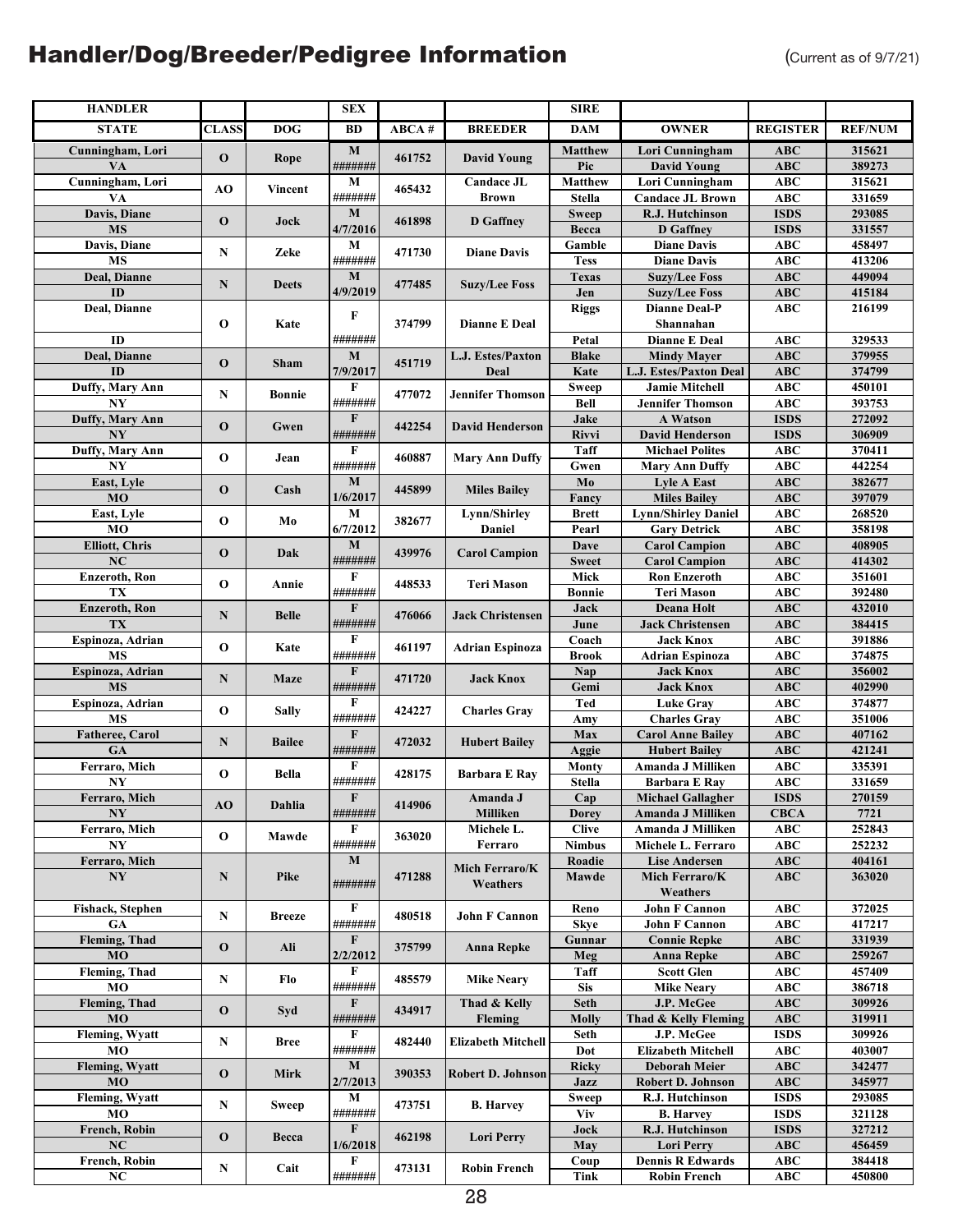| <b>HANDLER</b>                        |              |               | <b>SEX</b>               |                    |                          | <b>SIRE</b>       |                                                       |                            |                  |
|---------------------------------------|--------------|---------------|--------------------------|--------------------|--------------------------|-------------------|-------------------------------------------------------|----------------------------|------------------|
| <b>STATE</b>                          | <b>CLASS</b> | <b>DOG</b>    | <b>BD</b>                | ABCA#              | <b>BREEDER</b>           | <b>DAM</b>        | <b>OWNER</b>                                          | <b>REGISTER</b>            | <b>REF/NUM</b>   |
| <b>French, Robin</b>                  |              |               | $\mathbf{F}$             |                    |                          | Mick              | <b>Nancy L Obernier</b>                               | <b>ABC</b>                 | 480051           |
| NC                                    | AN           | Jill          | #######                  | 489063             | <b>Nancy L Obernier</b>  | Rose              | <b>Nancy L Obernier</b>                               | ABC                        | 443845           |
| French, Robin                         | AN           | Lad           | М                        | 487464             | A. Owen                  | Jock              | R.J. Hutchinson                                       | <b>ISDS</b>                | 327212           |
| NC                                    |              |               | #######                  |                    |                          | Jill              | A Owen                                                | <b>ISDS</b>                | 355229           |
| French, Robin                         | $\mathbf 0$  | Tink          | F                        | 450800             | A.P. Gallagher           | <b>Sweep</b>      | R.J. Hutchinson                                       | <b>ISDS</b>                | 293085           |
| $\overline{\text{NC}}$                |              |               | #######                  |                    |                          | Jill              | <b>Anita Pratt</b>                                    | <b>ISDS</b>                | 331521           |
| Furman, Sam                           | $\mathbf 0$  | Kate          | F                        | 478133             | L Harries                | <b>Nip</b>        | D.M. Howells                                          | <b>ISDS</b>                | 325496           |
| VA                                    |              |               | #######<br>$\mathbf{F}$  |                    |                          | Fly               | <b>L</b> Harries<br>D.M. Howells                      | <b>ISDS</b><br><b>ISDS</b> | 331682<br>325496 |
| Furman, Sam<br>VA                     | $\mathbf 0$  | <b>Skye</b>   | 1/8/2017                 | 485893             | <b>C</b> Davies          | <b>Nip</b><br>Val | C. Davies                                             | <b>ISDS</b>                | 311514           |
| Furman, Sam                           |              |               | M                        |                    |                          | Alex              | L.N. Watkins                                          | <b>ISDS</b>                | 323197           |
| VA                                    | N            | Wolf          | #######                  | 478137             | Samantha Furman          | Kate              | Samantha Furman                                       | <b>ABC</b>                 | 478133           |
| Gibson, Rebecca                       |              |               | M                        |                    |                          | <b>Bob</b>        | <b>G</b> LI Jones                                     | <b>ISDS</b>                | 333150           |
| ${\bf NC}$                            | $\mathbf{o}$ | Gary          | #######                  | <b>ISDS 351818</b> | H.W. Watkins             | Meg               | <b>H W Watkins</b>                                    | <b>ISDS</b>                | 338985           |
| Gibson, Rebecca                       | N            | Gin           | F                        | <b>ISDS 372518</b> | <b>R</b> Games           | <b>Clem</b>       | <b>R</b> Games                                        | <b>ISDS</b>                | 344067           |
| NC                                    |              |               | #######                  |                    |                          | Pat               | <b>R</b> Games                                        | <b>ISDS</b>                | 344067           |
| Gibson, Rebecca                       | $\mathbf 0$  | Meg           | F                        | 457790             | <b>R</b> Games           | Roy               | <b>R</b> Games                                        | <b>ISDS</b>                | 309624           |
| NC                                    |              |               | #######                  |                    |                          | <b>Blue</b>       | <b>R</b> Games                                        | <b>ISDS</b>                | 330564           |
| Gibson, Rebecca<br>NC                 | N            | Nila          | F<br>#######             | 488453             | Rebecca Gibson           | Maverick<br>Meg   | Barbara E. Ray<br>Rebecca Gibson                      | ABC<br>ABC                 | 383959<br>457790 |
| Glei, Sally                           |              |               | F                        |                    |                          | Coup              | <b>Dennis R Edwards</b>                               | ABC                        | 384418           |
| NC                                    | N            | Gem           | #######                  | 473137             | <b>Robin French</b>      | Tink              | <b>Robin French</b>                                   | ABC                        | 450800           |
| Glei, Sally                           |              |               | F                        |                    |                          | Cap               | M. Gallagher                                          | <b>ISDS</b>                | 270159           |
| NC                                    | $\mathbf 0$  | Mia           | #######                  | 398841             | Carla W. King            | Shawn             | Carla W. King                                         | ABC                        | 341448           |
| Glen, Jennifer                        | $\mathbf 0$  | Grit          | $\mathbf{M}$             | 457408             | <b>Scott Glen</b>        | Coy               | <b>Jim Raske</b>                                      | <b>ABC</b>                 | 414186           |
| AB                                    |              |               | #######                  |                    |                          | Alice             | <b>Scott Glen</b>                                     | <b>ABC</b>                 | 391799           |
| Glen, Jennifer                        | N            | Kid           | M                        | 474014             | D. Sutton                | <b>Bruce</b>      | P. Fanning                                            | <b>ISDS</b>                | 330825           |
| AB                                    |              |               | #######                  |                    |                          | Grace             | D. Sutton                                             | <b>ISDS</b>                | 347114           |
| Glen, Scott<br>AB                     | $\mathbf{o}$ | Alice         | ${\bf F}$                | 391799             | Chris & Wendy            | Don (Tim)<br>Gin  | <b>Scott Glen</b><br>Chris & Wendy                    | ABC<br><b>CBCA</b>         | 299831<br>5718   |
|                                       |              |               | #######                  |                    | Schmaltz                 |                   | Schmaltz                                              |                            |                  |
| Glen, Scott                           |              |               | M                        | ISDS 36082         |                          | Sid               | <b>J</b> Dumbleton                                    | <b>ISDS</b>                | 319641           |
| AB                                    | N            | <b>Badger</b> | #######                  |                    | <b>Miss E Kneafsey</b>   | Kes               | <b>E</b> Kneafsey                                     | <b>ISDS</b>                | 339889           |
| Glen, Scott                           | AO           | Ben           | $\mathbf{M}$             | 443842             | <b>Scott Glen</b>        | Jamie             | <b>Miss E Gray</b>                                    | <b>ISDS</b>                | 332882           |
| AB                                    |              |               | 1/1/2017                 |                    |                          | <b>Jess</b>       | <b>Karen Thompson</b>                                 | ABC                        | 443827           |
| Glen, Scott                           | N            | Dot           | F                        | 485034             | <b>Michael Gallagher</b> | Cap               | A Owen                                                | <b>ISDS</b>                | 315270           |
| AB                                    |              |               | 1/2/2019                 |                    |                          | Val               | <b>Michael Gallagher</b>                              | <b>ISDS</b>                | 340877           |
| Glen, Scott<br>$\mathbf{A}\mathbf{B}$ | $\mathbf{o}$ | Pip           | $\mathbf{M}$<br>2/1/2018 | 468660             | <b>D.S.M. MacAuley</b>   | <b>Sweep</b>      | R.J. Hutchinson                                       | <b>ISDS</b><br><b>ISDS</b> | 293085<br>303877 |
| Good, Cindy                           |              |               | $\overline{\mathbf{M}}$  |                    |                          | Gael<br>Dave      | <b>D.S.M. MacAuley</b><br><b>Scott Johnson</b>        | ABC                        | 419345           |
| FL                                    | $\mathbf 0$  | Griffon       | 1/2/2018                 | 458678             | <b>Cindy Good</b>        | <b>Jess</b>       | <b>Cindy Good</b>                                     | <b>ABC</b>                 | 403009           |
| Good, Cindy                           |              |               | F                        |                    |                          | <b>Dave</b>       | <b>Scott Johnson</b>                                  | $\overline{\text{ABC}}$    | 419345           |
| FL                                    | $\mathbf 0$  | Rian          | 1/2/2018                 | 458675             | <b>Cindy Good</b>        | <b>Jess</b>       | <b>Cindy Good</b>                                     | ABC                        | 403009           |
| Gorman, Karen                         | N            | <b>Tess</b>   | F                        | 476433             | Barbara Armata           | Dodge             | <b>Angie Coker-Sells</b>                              | ABC                        | 391712           |
| MA                                    |              |               | #######                  |                    |                          | <b>Bett</b>       | Barbara Armata                                        | ABC                        | 418835           |
| <b>Gosselin, Patrick</b>              | N            | Kina          | F                        | <b>BCA 16435</b>   | Amanda Milliken          | Piper             | Werner Reitboeck                                      | <b>CBCA</b>                | 14080            |
| ON                                    |              |               | #######                  |                    |                          | Elle              | Amanda Milliken                                       | ABC                        | 428177           |
| Gray, Linda<br>OН                     | $\mathbf 0$  | Hawk          | М<br>#######             | 421972             | <b>Christine E Koval</b> | Jimmy<br>Joy      | <b>Christine E. Koval</b><br><b>Christine E Koval</b> | ABC<br>ABC                 | 421256<br>394053 |
| Harris, Sharon                        |              |               | $\mathbf M$              |                    |                          | Mack              | <b>Stephanie Goracke</b>                              | ABC                        | 322129           |
| OK                                    | $\mathbf 0$  | Dodge         | 3/3/2013                 | 391712             | <b>Stephanie Goracke</b> | Gwyn              | <b>Stephanie Goracke</b>                              | <b>ABC</b>                 | 315923           |
| Harris, Sharon                        |              |               | М                        | 478784             |                          | Dodge             | <b>Angie Coker-Sells</b>                              | ABC                        | 391712           |
| OK                                    | N            | Laddie        | #######                  |                    | <b>Angie Coker-Sells</b> | Tam               | <b>Angie Coker-Sells</b>                              | ABC                        | 418831           |
| Harris, Sharon                        | $\mathbf 0$  | Tam           | $\mathbf F$              | 418831             | <b>Wayne Spencer</b>     | Andy              | <b>Angie Coker-Sells</b>                              | ABC                        | 351738           |
| OK                                    |              |               | 7/7/2015                 |                    |                          | <b>Sue</b>        | <b>Wayne Spencer</b>                                  | ABC                        | 376644           |
| Hawn, Bruce                           | $\mathbf 0$  | Sadie         | F                        | 380505             | <b>Bruce S. Hawn</b>     | Tim               | Martha Howell                                         | ABC                        | 298317           |
| TX<br>Haynes, Joe                     |              |               | #######<br>M             |                    |                          | Molly<br>Cap      | <b>Bruce S. Hawn</b><br><b>Michael Gallagher</b>      | ABC<br><b>ISDS</b>         | 326535<br>270159 |
| <b>WA</b>                             | $\mathbf{o}$ | Jim           | #######                  | 401747             | <b>Joe Haynes</b>        | <b>Kelly</b>      | <b>Joe Haynes</b>                                     | <b>SASA</b>                | 21273            |
| Haynes, Joe                           |              |               | F                        |                    |                          | Cort              | <b>Jamie Spring</b>                                   | ABC                        | 338276           |
| WA                                    | 0            | Pepper        | #######                  | 360393             | <b>Jamie Spring</b>      | Pink              | <b>Ray Crabtree</b>                                   | ABC                        | 349390           |
| Henigin, Jeanine                      | ${\bf N}$    |               | F                        | 475366             | Jeanine Henigin          | Royce             | Linda Tesdahl                                         | ABC                        | 400001           |
| IN                                    |              | Britt         | 1/9/2019                 |                    |                          | Danny             | <b>Jeanine Henigin</b>                                | <b>ABC</b>                 | 412494           |
| Henigin, Jeanine                      | N            | Moss          | М                        | 473311             | <b>Briana Ramsey</b>     | Kemp              | <b>Suzanne Lavallee</b>                               | <b>ABC</b>                 | 333166           |
| $\mathbf{IN}$                         |              |               | #######                  |                    |                          | <b>Daisy</b>      | <b>Briana Ramsey</b>                                  | ABC                        | 371659           |
|                                       |              |               |                          |                    |                          |                   |                                                       |                            |                  |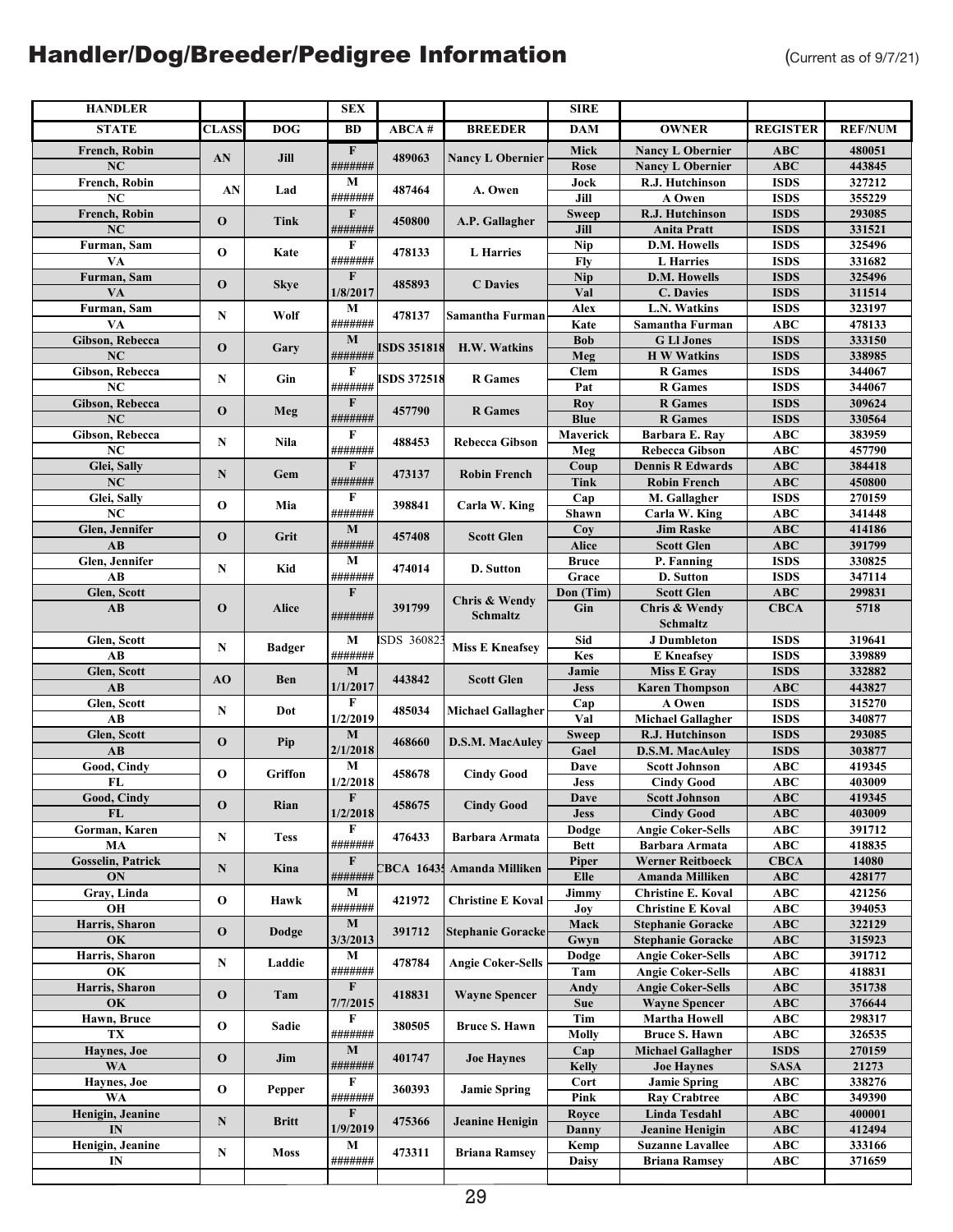| <b>HANDLER</b>           |              |               | ${\bf SEX}$            |                    |                           | <b>SIRE</b>               |                                                   |                          |                  |
|--------------------------|--------------|---------------|------------------------|--------------------|---------------------------|---------------------------|---------------------------------------------------|--------------------------|------------------|
| <b>STATE</b>             | <b>CLASS</b> | <b>DOG</b>    | BD                     | ABCA#              | <b>BREEDER</b>            | <b>DAM</b>                | <b>OWNER</b>                                      | <b>REGISTER</b>          | <b>REF/NUM</b>   |
| Henigin, Jeanine         |              |               | $\mathbf M$            |                    |                           | Cap                       | A Owen                                            | <b>ISDS</b>              | 315270           |
| IN                       | $\bf{0}$     | <b>Roy</b>    | #######                | 470842             | R.E. Lewis                | <b>Ruby</b>               | R.E. Lewis                                        | <b>ISDS</b>              | 320736           |
| Hicks, Chris             | $\mathbf{o}$ | Noel          | F                      | 412129             | <b>Carol Anne Bailey</b>  | Hank                      | <b>Matt Barr</b>                                  | ABC                      | 354760           |
| GA                       |              |               | #######                |                    |                           | <b>Fly</b>                | <b>Beth Barron</b>                                | <b>ABC</b>               | 395835           |
| Hicks, Kim               | $\mathbf{o}$ | Murdoch       | M                      | 447535             | <b>Hubert Bailey</b>      | Max                       | <b>Carol Anne Bailey</b>                          | <b>ABC</b>               | 407162           |
| GA                       |              |               | #######                |                    |                           | Aggie                     | <b>Hubert Bailey</b>                              | ABC                      | 421241           |
| Hicks, Kim               | ON           | <b>Stark</b>  | M                      | 470867             | John F Cannon             | Reno                      | <b>John F Cannon</b>                              | <b>ABC</b>               | 372025           |
| GA                       |              |               | #######                |                    |                           | <b>Gypsy</b>              | <b>John F Cannon</b>                              | <b>ABC</b>               | 357598           |
| Hilburn, Gail<br>GA      | $\mathbf{o}$ | Jimmy         | $\mathbf M$<br>####### | 437817             | <b>Kurt P Truax</b>       | Cooper<br>$\mathbf{Jill}$ | <b>Chris Thomson</b>                              | ABC                      | 374272<br>393750 |
| Hinton, Tracy            |              |               |                        |                    |                           | Cap                       | <b>Jimmy Walker</b><br>Patricia& Alasdair         | <b>ABC</b><br><b>ABC</b> | 272556           |
|                          | $\mathbf{o}$ | Lad           | М                      | 397178             | <b>Vergil Holland</b>     |                           | Macrae                                            |                          |                  |
| ON                       |              |               | #######                |                    |                           | <b>Brooke</b>             | Vergil Holland                                    | <b>ABC</b>               | 280645           |
| Hinton, Tracy            |              |               | $\mathbf{M}$           |                    |                           | Taff                      | <b>Scott Glen</b>                                 | <b>ABC</b>               | 457409           |
| ON                       | N            | <b>Tye</b>    | #######                | 485729             | <b>Barry Breemersch</b>   | Zoe                       | <b>Barry Breemersch</b>                           | ABC                      | 465586           |
| Jagger-Williams, Cheryl  |              |               | F                      |                    |                           | Seth                      | J.P. McGee                                        | <b>ISDS</b>              | 309926           |
| PA                       | AO           | <b>Brooke</b> | #######                | 435561             | <b>Cindy Carrington</b>   | Emma                      | <b>Cindy Carrington</b>                           | ABC                      | 350351           |
| Jagger-Williams, Cheryl  | $\mathbf 0$  | <b>Ruby</b>   | $\mathbf F$            | 446479             | C. Steiner                | Cain                      | <b>Aidan P Gallagher</b>                          | <b>ISDS</b>              | 305660           |
| PA                       |              |               | #######                |                    |                           | Maid                      | <b>Christine E Koval</b>                          | <b>ISDS</b>              | 312837           |
| Johnson, Eric            | $\mathbf 0$  | <b>Blade</b>  | $\mathbf{M}$           | 415863             | <b>Mary Thompson</b>      | Slim                      | <b>Dawn Boyce</b>                                 | ABC                      | 305684           |
| NY                       |              |               | #######                |                    |                           | Paris                     | Mary Thompson                                     | <b>CBCA</b>              | 8464             |
| Johnson, Scott           | AO           | Coop          | $\mathbf M$            | 458674             | <b>Cindy Good</b>         | Dave                      | <b>Scott Johnson</b>                              | ABC                      | 419345           |
| AL                       |              |               | 1/2/2018               |                    |                           | <b>Jess</b>               | <b>Cindy Good</b>                                 | <b>ABC</b>               | 403009           |
| Johnson, Scott           | $\mathbf{o}$ | Dave          | M                      | 419345             | <b>Scott Glen</b>         | Ben                       | <b>Diane Pagel</b>                                | <b>ABC</b>               | 376240           |
| AL                       |              |               | #######                |                    |                           | June                      | J. Frank Smith IV                                 | ABC                      | 365431           |
| Johnson, Scott<br>AL     | $\mathbf{o}$ | Hope          | $\mathbf F$<br>####### | 418217             | <b>Stewart Harvard</b>    | Shep<br>Finn              | <b>Marianna Schreeder</b>                         | <b>ABC</b><br>ABC        | 412131<br>288321 |
| Karkow, Karen            |              |               | M                      |                    |                           | Coup                      | <b>Stewart Harvard</b><br><b>Dennis R Edwards</b> | ABC                      | 384418           |
| NC                       | N            | Ace           | #######                | 473129             | <b>Robin French</b>       | Tink                      | <b>Robin French</b>                               | <b>ABC</b>               | 450800           |
| Karkow, Karen            |              |               | $\mathbf{M}$           |                    |                           | <b>Spot</b>               | <b>Robin French</b>                               | ABC                      | 429138           |
| NC                       | $\mathbf{o}$ | Glenn         | #######                | 436686             | <b>Nancy L Obernier</b>   | <b>Nell</b>               | <b>Nancy L Obernier</b>                           | <b>ABC</b>               | 403246           |
| Karkow, Karen            | $\mathbf 0$  | Jane          | F                      | 404150             | <b>Nancy L Obernier</b>   | Bill                      | <b>Robin French</b>                               | ABC                      | 310496           |
| NC                       |              |               | #######                |                    |                           | Liz                       | <b>Nancy L Obernier</b>                           | <b>ABC</b>               | 378422           |
| King, Carla              | N            | Meg           | $\mathbf{F}$           | 485709             | <b>John Campbell</b>      | Roy                       | <b>John Campbell</b>                              | <b>ABC</b>               | 482415           |
| <b>MD</b>                |              |               | #######                |                    |                           | Midge                     | <b>John Campbell</b>                              | <b>ABC</b>               | 455870           |
| King, Carla              | ON           | Trim          | F                      | 473133             | <b>Robin French</b>       | Coup                      | <b>Dennis R Edwards</b>                           | <b>ABC</b>               | 384418           |
| <b>MD</b>                |              |               | #######                |                    |                           | Tink                      | <b>Robin French</b>                               | <b>ABC</b>               | 450800           |
| King, Sylvia<br>VA       | N            | Wilson        | $\mathbf M$<br>####### | 485708             | <b>John Campbell</b>      | Roy<br><b>Midge</b>       | <b>John Campbell</b><br><b>John Campbell</b>      | ABC<br>ABC               | 482415<br>455870 |
| Kirby, Tildon            |              |               | F                      |                    |                           | Cap                       | A Owen                                            | <b>ISDS</b>              | 315270           |
| GA                       | N            | Tru           | #######                | <b>ISDS 361571</b> | A Kyme                    | Annie                     | A Owen                                            | <b>ISDS</b>              | 344388           |
| Knox, Kathy              |              |               | M                      |                    |                           | <b>Cliff</b>              | <b>Kathy Knox</b>                                 | ABC                      | 327392           |
| MO                       | 0            | <b>Blake</b>  | #######                | 383967             | <b>Kathy Knox</b>         | Peg                       | <b>Kathy Knox</b>                                 | <b>ABC</b>               | 313444           |
| Knox, Kathy              |              |               | M                      |                    |                           | Ben                       | E. McAulev                                        | <b>ISDS</b>              | 251542           |
| МO                       | $\mathbf 0$  | Rob           | #######                | 416367             | C. Thom                   | Flo                       | C. Thom                                           | <b>ISDS</b>              | 298809           |
| Knox, Kathy              | ${\bf N}$    | <b>Seth</b>   | M                      | 471726             | <b>Kathy Knox</b>         | <b>Bob</b>                | <b>Kathy Knox</b>                                 | ABC                      | 416367           |
| MO                       |              |               | #######                |                    |                           | <b>Jess</b>               | <b>Kathy Knox</b>                                 | <b>ABC</b>               | 415063           |
| Koval, Christine         | N            | Ciaran        | М                      | 479192             | <b>Carl Clark</b>         | Tweed                     | <b>Christine E. Koval</b>                         | ABC                      | 247319           |
| MA                       |              |               | #######                |                    |                           | Peg                       | <b>Carl Clark</b>                                 | ABC                      | 407054           |
| <b>Koval, Christine</b>  | $\mathbf{o}$ | Jim           | M                      | 461761             | P.A. Mellin               | Mirk                      | P.A. Mellin                                       | <b>ISDS</b>              | 297485           |
| MA                       |              |               | #######                |                    |                           | <b>Becca</b>              | P.A. Mellin                                       | <b>ISDS</b>              | 327058           |
| Koval, Christine<br>MA   | N            | Nick          | М<br>#######           | 474351             | Celia Morgan &<br>C Koval | Jimmy                     | <b>Christine E. Koval</b>                         | <b>ABC</b><br><b>ABC</b> | 42156<br>359805  |
| Lad, Lyle                |              |               | $\mathbf F$            |                    |                           | Pearl<br>Taff             | Celia Morgan & C<br><b>Michael Polites</b>        | <b>ABC</b>               | 370411           |
| <b>OH</b>                | $\mathbf 0$  | Carmen        |                        | 441631             | Lyle Lad & June           | Pearl                     | Lyle Lad & June                                   | <b>ABC</b>               | 390143           |
|                          |              |               | #######                |                    | Hillman                   |                           | <b>Hillman</b>                                    |                          |                  |
| Lad, Lyle                |              |               | $\mathbf M$            |                    |                           | <b>Shep</b>               | Lyle J. Lad                                       | ABC                      | 219013           |
| OH                       | $\mathbf 0$  | <b>Nick</b>   | #######                | 423782             | <b>Cheryl E. Hinton</b>   | Grace                     | <b>Cheryl E. Hinton</b>                           | <b>ABC</b>               | 272628           |
| Lad, Lyle                |              |               | M                      |                    |                           | <b>Fuzz</b>               | Doug Uzelac                                       | <b>ABC</b>               | 357717           |
| OH                       | N            | <b>Sweep</b>  | #######                | 474003             | Doug Uzelac               | <b>Tripp</b>              | Doug Uzelac                                       | <b>ABC</b>               | 396714           |
| <b>Lambert</b> , Beverly | ON           | Annie         | F                      | 472363             | A Kyme                    | Cap                       | A Owen                                            | <b>ISDS</b>              | 315279           |
| <b>CT</b>                |              |               | #######                |                    |                           | Annie                     | A Kyme                                            | <b>ISDS</b>              | 344388           |
| Lambert, Beverly         | $\mathbf 0$  | Lee           | $\mathbf F$            | 418474             | <b>Beverly Lambert</b>    | Joe                       | <b>Beverly Lambert</b>                            | <b>ABC</b>               | 347089           |
| CT                       |              |               | #######                |                    |                           | Nan                       | <b>Beverly Lambert</b>                            | ABC                      | 324420           |
| LePlatt, Tina            | $\mathbf 0$  | Duke          | M                      | 427931             | <b>Steve Rhidenour</b>    | Andy                      | <b>Angie Coker-Sells</b>                          | <b>ABC</b>               | 351738           |
| $\bf CO$                 |              |               | #######                |                    |                           | Molly                     | <b>Steve Rhidenour</b>                            | ABC                      | 355627           |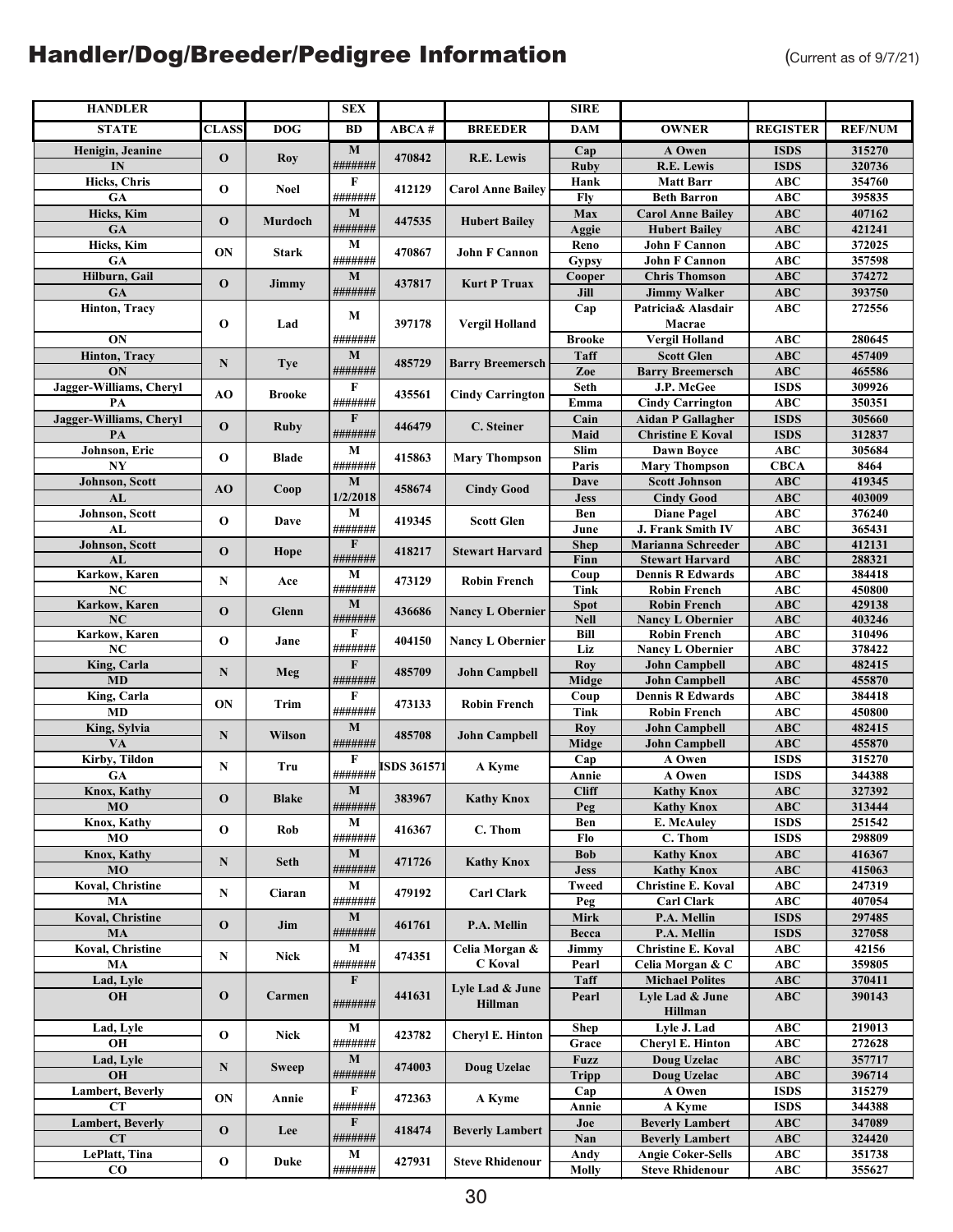| <b>HANDLER</b>              |              |                 | <b>SEX</b>             |        |                         | <b>SIRE</b>                 |                                                  |                           |                  |
|-----------------------------|--------------|-----------------|------------------------|--------|-------------------------|-----------------------------|--------------------------------------------------|---------------------------|------------------|
| <b>STATE</b>                | <b>CLASS</b> | <b>DOG</b>      | BD                     | ABCA#  | <b>BREEDER</b>          | <b>DAM</b>                  | <b>OWNER</b>                                     | <b>REGISTER</b>           | <b>REF/NUM</b>   |
| LePlatt, Tina               |              |                 | M                      |        |                         | Duke                        | <b>Tina&amp;Terry LePlatt</b>                    | <b>ABC</b>                | 427931           |
| $\bf CO$                    | N            | Myck            | 1/7/2019               | 475512 | <b>Tara Fournet</b>     | Gwynn                       | <b>Tara Fournet</b>                              | <b>ABC</b>                | 408703           |
| Levinson, Barbara           | $\mathbf 0$  | Bob             | M                      | 401908 | C. Thom                 | Jim                         | <b>I. Stevenson</b>                              | <b>ISDS</b>               | 294861           |
| $N_{\rm J}$                 |              |                 | #######                |        |                         | <b>Sweet</b>                | C. Thom                                          | <b>ISDS</b>               | 313784           |
| Levinson, Barbara           | $\mathbf{O}$ | Meg             | F                      | 427930 | <b>Steve Rhidenour</b>  | Andy                        | <b>Angie Coker-Sells</b>                         | <b>ABC</b>                | 351738           |
| NJ                          |              |                 | #######                |        |                         | Molly                       | <b>Steve Rhidenour</b>                           | <b>ABC</b>                | 355627           |
| Lund, Alicia                | ${\bf N}$    | <b>Dalton</b>   | $\mathbf M$            | 474347 | Alicia Lund             | Dave                        | <b>Scott Johnson</b>                             | <b>ABC</b>                | 419345           |
| TN                          |              |                 | #######                |        |                         | Nora                        | <b>Alicia Lund</b>                               | <b>ABC</b>                | 435630           |
| Lund, Alicia                | $\mathbf{O}$ | Nora            | F                      | 435630 | Doug Branam             | Bill                        | <b>Shane Stephenson</b>                          | <b>ABC</b>                | 394059           |
| TN                          |              |                 | #######<br>M           |        |                         | Maid                        | Doug Branam<br>S Van der Zweep                   | <b>ABC</b><br><b>ISDS</b> | 429137<br>308277 |
| MacRae, Alasdair<br>MO      | $\mathbf 0$  | Ted             | #######                | 501002 | <b>D.S.M. MacAuley</b>  | Gary<br>Flo                 | <b>Michael Gallagher</b>                         | <b>ISDS</b>               | 295953           |
| MacRae, Alasdair            |              |                 | $\mathbf M$            |        |                         | Hope                        | <b>Peg Anderson</b>                              | ABC                       | 282149           |
| MO                          | $\mathbf{O}$ | <b>Tweed</b>    | #######                | 401006 | <b>Anna Repke</b>       | Meg                         | <b>Anna Repke</b>                                | <b>ABC</b>                | 259267           |
| MacRae, Patricia            |              |                 |                        |        |                         | Cap                         | Patricia& Alasdair                               | ABC                       | 272556           |
|                             | $\mathbf 0$  | <b>Nell</b>     | F                      | 369278 | <b>Eileen Stineman</b>  |                             | Macrae                                           |                           |                  |
| MO                          |              |                 | #######                |        |                         | <b>Star</b>                 | <b>Eileen Stineman</b>                           | <b>ABC</b>                | 178863           |
| MacRae, Patricia            |              |                 | $\bf{M}$               |        |                         | Jock                        | R.J. Hutchinson                                  | <b>ISDS</b>               | 327212           |
| <b>MO</b>                   | $\mathbf{O}$ | <b>Nite</b>     | 4/9/2016               | 470843 | C.G. Taylor             | Meg                         | C.G. Taylor                                      | <b>ISDS</b>               | 301497           |
| Mayfield, Kelly             | ${\bf N}$    | Jolene          | F                      | 474350 | <b>Alicia Lund</b>      | Dave                        | <b>Scott Johnson</b>                             | <b>ABC</b>                | 419345           |
| TN                          |              |                 | #######                |        |                         | Nora                        | <b>Alicia Lund</b>                               | <b>ABC</b>                | 435630           |
| McCord, Russell             | $\mathbf{O}$ | Cutter          | $\mathbf M$            | 434115 | D.K. Evans              | Glen                        | D.K. Evans                                       | <b>ISDS</b>               | 323193           |
| TX                          |              |                 | #######                |        |                         | Molly                       | <b>Russell McCord</b>                            | <b>ISDS</b>               | 321183           |
| McCord, Russell             | N            | <b>Lew Reed</b> | M                      | 489226 | <b>Russell McCord</b>   | Ben                         | <b>Chuck Riley</b>                               | <b>ABC</b>                | 454125           |
| TX                          |              |                 | 3/8/2020               |        |                         | <b>Bit</b>                  | <b>Russell McCord</b>                            | <b>ABC</b>                | 477071           |
| McCord, Russell<br>TX       | N            | <b>Sally</b>    | $\mathbf F$<br>####### | 477073 | <b>Jennifer Thomson</b> | <b>Sweep</b><br><b>Bell</b> | <b>Jamie Mitchell</b><br><b>Jennifer Thomson</b> | <b>ABC</b><br><b>ABC</b>  | 450101<br>393753 |
| McCord, Russell             |              |                 | F                      |        |                         | Sweep                       | <b>Jamie Mitchell</b>                            | <b>ABC</b>                | 450101           |
| TX                          | N            | <b>Sally</b>    | #######                | 477073 | <b>Jennifer Thomson</b> | <b>Bell</b>                 | <b>Jennifer Thomson</b>                          | <b>ABC</b>                | 393753           |
| McCord, Russell             |              |                 | M                      |        |                         | <b>Bhoy</b>                 | <b>D N Gillon</b>                                | <b>ISDS</b>               | 306587           |
| TX                          | $\mathbf{O}$ | <b>Stan</b>     | 1/3/2014               | 466747 | <b>M</b> Elliott        | Dot                         | <b>M</b> Elliott                                 | <b>ISDS</b>               | 310146           |
| McNutt, Michael             |              |                 | $\mathbf M$            |        |                         | Pete                        | <b>Justin Gatley</b>                             | <b>CBCA</b>               | 10233            |
| OH                          | $\mathbf 0$  | Dink            | #######                | 436148 | Elvin Kopp              | <b>Slate</b>                | <b>Elvin Kopp</b>                                | <b>CBCA</b>               | 8867             |
| McNutt, Michael             | ${\bf N}$    | Rogue           | $\mathbf M$            | 470775 | <b>Tina Vance</b>       | Granger                     | <b>Rick Workman</b>                              | <b>ABC</b>                | 454162           |
| <b>OH</b>                   |              |                 | #######                |        |                         | Lady                        | <b>Tina Vance</b>                                | <b>ABC</b>                | 424286           |
| McNutt, Michael             | $\mathbf 0$  | Win             | F                      | 437576 | Claudia Frank           | <b>Rebel</b>                | <b>Paul Tucker</b>                               | <b>ABC</b>                | 393725           |
| OH                          |              |                 | 8/9/2016               |        |                         | Mika                        | Ann M Lamar                                      | <b>ABC</b>                | 350190           |
| Melancon, Gaby              | ${\bf N}$    | Dot             | F                      | 501480 | Amanda J                | <b>Ross</b>                 | <b>Randy Dve</b>                                 | <b>ABC</b>                | 427440           |
| <b>OC</b><br>Melancon, Gaby |              |                 | #######<br>$\mathbf M$ |        | <b>Milliken</b>         | Dar                         | Amanda J Milliken<br>A Owen                      | <b>ABC</b><br><b>ISDS</b> | 475817<br>315270 |
| QC                          | N            | Trigger         | #######                | 476166 | A Kyme                  | Cap<br>Annie                | A Kyme                                           | <b>ISDS</b>               | 344388           |
| Milliken, Amanda            |              |                 | M                      |        |                         | Cap                         | A Owen                                           | ISDS                      | 315270           |
| ON                          | ${\bf N}$    | Carl            | #######                | 475818 | A Kyme                  | Annie                       | A Kyme                                           | <b>ISDS</b>               | 344388           |
| Milliken, Amanda            |              |                 | М                      |        |                         | Cap                         | A Owen                                           | <b>ISDS</b>               | 315270           |
| <b>ON</b>                   | N            | Carl            | #######                | 475818 | A Kyme                  | Annie                       | A Kyme                                           | <b>ISDS</b>               | 344388           |
| Milliken, Amanda            | AO           | Dar             | F                      | 475817 | Amanda J                | Jock                        | R.J. Hutchinson                                  | <b>ISDS</b>               | 327212           |
| ON                          |              |                 | #######                |        | Milliken                | Hazel                       | Amanda J Milliken                                | ABC                       | 432643           |
| Milliken, Amanda            | $\mathbf 0$  | <b>Dorey</b>    | F                      | 341826 | Amanda J                | <b>Bob</b>                  | <b>Mark Bustard</b>                              | ABC                       | 210397           |
| <b>ON</b>                   |              |                 | 7/6/2009               |        | Milliken                | Purdy                       | Amanda J Milliken                                | CBCA                      | 6719             |
| Milliken, Amanda            | AO           | Hazel           | $\mathbf{F}$           | 432643 | Amanda J                | <b>Howell</b>               | Amanda J Milliken                                | ABC                       | 372292           |
| ON                          |              |                 | #######<br>М           |        | Milliken                | <b>Dorey</b>                | Amanda J Milliken                                | <b>ABC</b>                | 341826           |
| Milliken, Amanda<br>ON      | $\mathbf 0$  | Howell          | #######                | 372292 | <b>Babara E Ray</b>     | Monty                       | Amanda J Milliken                                | <b>ABC</b>                | 335391<br>331659 |
| Milliken, Amanda            |              |                 |                        |        |                         | Stella<br><b>Ross</b>       | Barbara E Ray<br><b>Michelle Prescott-</b>       | ABC<br>ABC                | 427440           |
|                             | N            | Tui             | F                      | 508714 | Amanda J                |                             | Guderian                                         |                           |                  |
| ON                          |              |                 | #######                |        | <b>Milliken</b>         | Dar                         | Amanda J Milliken                                | ABC                       | 475817           |
| Minor, Mary                 |              |                 | F                      |        | Amanda J                | Sid                         | <b>Sally A. Molloy</b>                           | <b>CBCA</b>               | 9354             |
| NV                          | $\mathbf 0$  | Feist           | 5/8/2011               | 371782 | Milliken                | Roz                         | Amanda J Milliken                                | <b>CBCA</b>               | 5683             |
| Minor, Mary                 | AO           |                 | М                      | 447655 | Amanda J                | <b>Howell</b>               | Amanda J Milliken                                | ABC                       | 372292           |
| <b>NV</b>                   |              | Jag             | 2/3/2015               |        | Milliken                | <b>Dorey</b>                | Amanda J Milliken                                | <b>ABC</b>                | 341826           |
| <b>Minor, Mary</b>          | $\mathbf 0$  | Tane'           | М                      | 386494 | <b>Mary Minor</b>       | Monty                       | Amanda J Milliken                                | <b>ABC</b>                | 335391           |
| N V                         |              |                 | #######                |        |                         | Nevada Val                  | <b>Mary Minor</b>                                | ABC                       | 345657           |
| Mitchell, Jamie             | $\mathbf 0$  | Gael            | $\mathbf{F}$           | 450100 | <b>A</b> Baines         | Tim                         | I.B. Jones                                       | <b>ISDS</b>               | 307712           |
| TX                          |              |                 | #######                |        |                         | <b>Jess</b>                 | <b>A</b> Baines                                  | <b>ISDS</b>               | 313472           |
| Mitchell, Jamie             | $\mathbf 0$  | Sweep           | М<br>#######           | 450101 | Mrs C.S. Rundle         | <b>Sweep</b>                | P. Williams                                      | <b>ISDS</b>               | 277391           |
| TX                          |              |                 |                        |        |                         | <b>Betty</b>                | Mrs C.S. Rundle                                  | <b>ISDS</b>               | 327619           |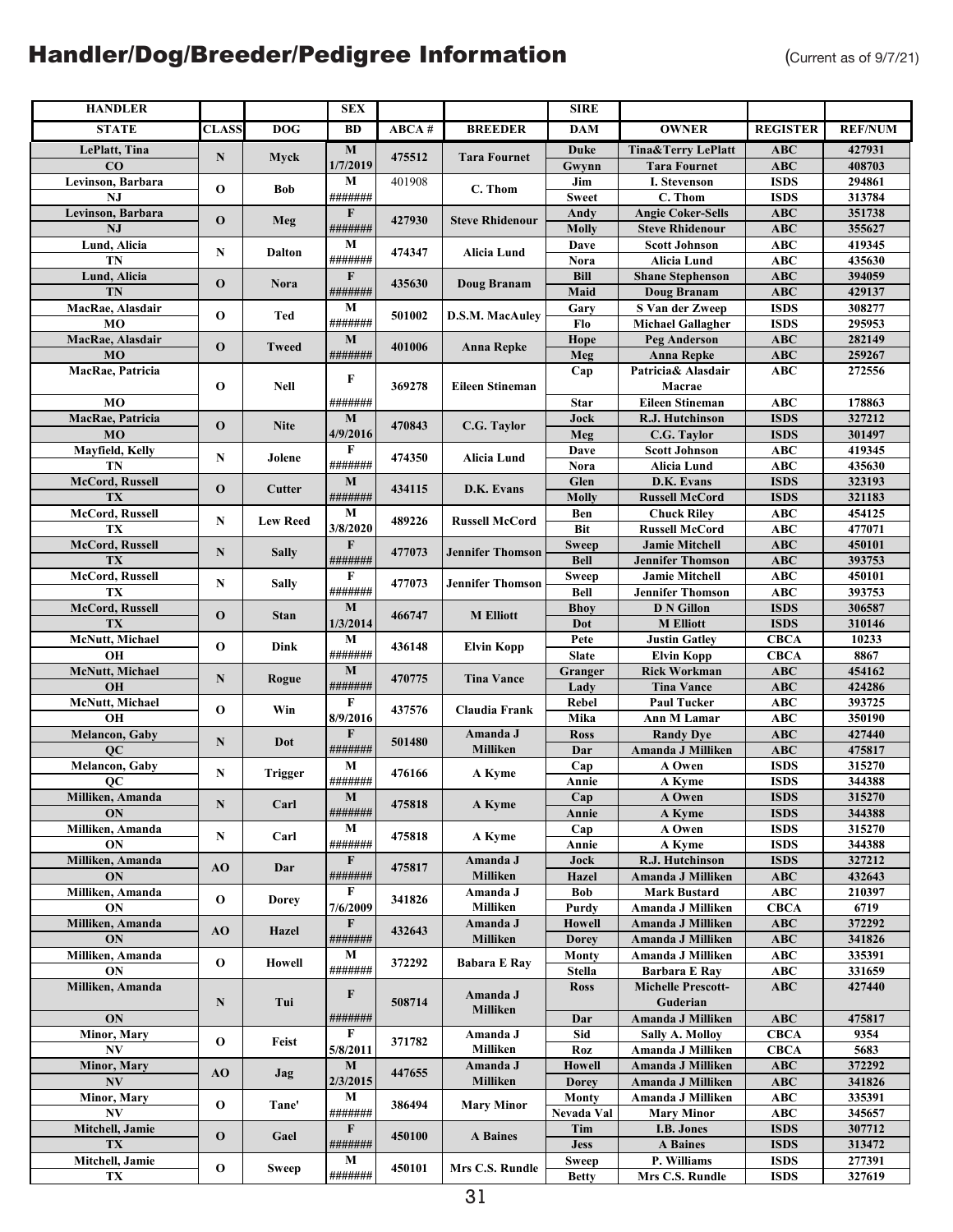| <b>HANDLER</b>          |              |                | <b>SEX</b>              |                    |                         | <b>SIRE</b>         |                                                   |                            |                  |
|-------------------------|--------------|----------------|-------------------------|--------------------|-------------------------|---------------------|---------------------------------------------------|----------------------------|------------------|
| <b>STATE</b>            | <b>CLASS</b> | <b>DOG</b>     | BD                      | ABCA#              | <b>BREEDER</b>          | <b>DAM</b>          | <b>OWNER</b>                                      | <b>REGISTER</b>            | <b>REF/NUM</b>   |
| <b>Molloy, Sally</b>    |              |                | $\mathbf F$             |                    |                         | <b>Monty</b>        | Amanda J Milliken                                 | <b>ABC</b>                 | 335391           |
| <b>NJ</b>               | $\mathbf{o}$ | Kerry          | #######                 | 441923             | <b>Barbara E Ray</b>    | <b>Stella</b>       | <b>Barbara E Ray</b>                              | <b>ABC</b>                 | 331659           |
| Moore, Larry            | $\mathbf{o}$ |                | F                       | 431611             | Derek John Fisher       | Ben                 | <b>Anne Mock</b>                                  | <b>ABC</b>                 | 314067           |
| M <sub>O</sub>          |              | <b>Bonny</b>   | #######                 |                    |                         | <b>Nell</b>         | <b>Derek John Fisher</b>                          | <b>ABC</b>                 | 371288           |
| Murray, Beth            | $\mathbf{o}$ | <b>Audrey</b>  | $\mathbf F$             | 447816             | <b>Beth A Murray</b>    | Puppa               | Michele L Ferraro                                 | <b>ABC</b>                 | 399467           |
| OH                      |              |                | #######                 |                    |                         | Pi                  | <b>Beth A Murray</b>                              | <b>ABC</b>                 | 378645           |
| Murray, Terry           | $\mathbf 0$  | <b>Crow</b>    | $\mathbf{M}$            | 450103             | <b>Jamie Mitchell</b>   | Sweep               | <b>Jamie Mitchell</b>                             | <b>ABC</b>                 | 450101           |
| $_{\rm CO}$             |              |                | 7/2/2017                |                    |                         | Gael                | <b>Jamie Mitchell</b>                             | ABC                        | 450100           |
| Neary, Mike<br>IN       | $\mathbf 0$  | <b>Bella</b>   | $\mathbf{F}$<br>####### | 441469             | <b>Mike Neary</b>       | Zac<br><b>Sis</b>   | <b>Emil Luedecke</b>                              | ABC<br><b>ABC</b>          | 360644<br>386718 |
| Neary, Mike             |              |                | $\bf F$                 |                    |                         | Cap                 | <b>Mike Neary</b><br>John R. Seraphine            | <b>ABC</b>                 | 240965           |
| IN                      | O            | <b>Sis</b>     | #######                 | 386718             | <b>Mike Neary</b>       | Meg                 | <b>Mike Neary</b>                                 | <b>ABC</b>                 | 272530           |
| Newcomb, Josh           |              |                | $\mathbf{F}$            |                    |                         | Cap                 | A Owen                                            | <b>ISDS</b>                | 315270           |
| PA                      | $\mathbf{o}$ | <b>Bracken</b> | #######                 | <b>ISDS 340465</b> | <b>D</b> Jones          | <b>Nell</b>         | <b>D</b> Jones                                    | <b>ISDS</b>                | 307322           |
| Newcomb, Josh           |              |                | M                       |                    |                         | Mick                | <b>Doug Branam</b>                                | <b>ABC</b>                 | 459252           |
| PA                      | ON           | <b>Chopper</b> | #######                 | 476041             | <b>John Campbell</b>    | Kate                | <b>John Campbell</b>                              | <b>ABC</b>                 | 459638           |
| Obernier, Nancy         | $\mathbf 0$  | Ann            | $\mathbf{F}$            | 483248             | P.J. Doherty            | Silver              | J.P. McGee                                        | <b>ISDS</b>                | 227528           |
| PA                      |              |                | 3/6/2016                |                    |                         | Queen               | P.J. Doherty                                      | <b>ISDS</b>                | 294930           |
| Obernier, Nancy         | N            | Hope           | F                       | 473136             | <b>Robin French</b>     | Coup                | <b>Dennis R Edwards</b>                           | <b>ABC</b>                 | 184418           |
| PA                      |              |                | #######                 |                    |                         | <b>Tink</b>         | <b>Robin French</b>                               | <b>ABC</b>                 | 450800           |
| Palmer, John            | AO           | Dutch          | M<br>#######            | EBCA 11031         | <b>Cynthia Palmer</b>   | <b>Sweep</b>        | <b>Cherry Allen</b>                               | <b>CBCA</b>                | 6718<br>6353     |
| ON<br>Palmer, John      |              |                | F                       |                    |                         | <b>Spec</b><br>Cap  | <b>Cynthia Palmer</b><br><b>Michael Gallagher</b> | <b>CBCA</b><br><b>ISDS</b> | 270159           |
| ON                      | $\mathbf{o}$ | Mara           | #######                 | 401744             | <b>Joe Haynes</b>       | Kelly               | <b>Joe Haynes</b>                                 | <b>SASA</b>                | 21273            |
| Parker, Dwight          |              |                | $\mathbf M$             |                    |                         | Cap                 | W.A. Armstrong                                    | <b>ISDS</b>                | 269842           |
| NC                      | $\mathbf 0$  | <b>Bond</b>    | 8/3/2013                | 438215             | <b>E</b> Barfoot        | Cindy               | <b>E</b> Barfoot                                  | <b>ISDS</b>                | 316951           |
| Parker, Dwight          |              |                | $\mathbf F$             |                    | Richard                 | Jim                 | P Byrne                                           | <b>ISDS</b>                | 328580           |
| NC                      | N            | Sky            | #######                 | 483011             | Brandon&Juan            | <b>Ruby</b>         | Juan Reyes & Richard                              | <b>ABC</b>                 | 461760           |
|                         |              |                |                         |                    | <b>Reyes</b>            |                     | <b>Brandon</b>                                    |                            |                  |
| Perry, Lori             | $\mathbf{o}$ | <b>Ember</b>   | $\mathbf F$             | 386175             | <b>Lori Perry</b>       | Cap                 | <b>John R Seraphine</b>                           | <b>ABC</b>                 | 240965           |
| MI                      |              |                | #######                 |                    |                         | <b>Darque</b>       | <b>Lori Perry</b>                                 | ABC                        | 270574           |
| Peterson, Cy            | $\mathbf N$  | Bren           | F                       | 476064             | <b>Jack Christensen</b> | Jack                | <b>Deana Holt</b>                                 | <b>ABC</b>                 | 432010           |
| GA                      |              |                | #######<br>$\mathbf F$  |                    |                         | June                | <b>Jack Christensen</b>                           | <b>ABC</b>                 | 384415           |
| Peterson, Cy<br>GA      | $\mathbf 0$  | Clare          | #######                 | 417074             | <b>Cyra Peterson</b>    | <b>Shep</b><br>Reba | Marianna Schreeder<br><b>Cy Peterson</b>          | <b>ABC</b><br>ABC          | 412131<br>337533 |
| Peterson, Cy            |              |                | F                       |                    |                         | Gunner              | <b>Matthew E Cook</b>                             | $AB\overline{C}$           | 283595           |
| <b>GA</b>               | $\mathbf{o}$ | Erin           | #######                 | 372687             | <b>Cyra Peterson</b>    | <b>Emma Rose</b>    | <b>Cy Peterson</b>                                | <b>ABC</b>                 | 308190           |
| Peterson, Cy            |              |                | $\mathbf F$             |                    |                         | Ben                 | Joni Tietjen                                      | ABC                        | 411375           |
| GA                      | N            | Tori           | #######                 | 469672             | <b>Cyra Peterson</b>    | <b>Clare</b>        | <b>Cyra Peterson</b>                              | <b>ABC</b>                 | 417074           |
| Phelps, Brent           | $\mathbf 0$  | Jake           | $\mathbf M$             | 432006             | Joni Tietjen            | Pete                | <b>Brent W Phelps</b>                             | <b>ABC</b>                 | 400049           |
| TX                      |              |                | #######                 |                    |                         | <b>Star</b>         | Joni Tietjen                                      | ABC                        | 411374           |
| Phelps, Brent           | $\mathbf 0$  | Pete           | $\overline{\mathbf{M}}$ | 400049             | Joni Tietjen            | Bill                | <b>Michele Howard</b>                             | ABC                        | 400045           |
| TX                      |              |                | #######                 |                    |                         | <b>Sage</b>         | Joni Tietjen                                      | ABC                        | 343620           |
| Phelps, Brent           | N            | <b>Rhys</b>    | M                       | 475119             | Joni Tietjen            | <b>Shep</b>         | <b>Halev R Hunewill</b>                           | <b>ABC</b>                 | 448270           |
| TX                      |              |                | #######                 |                    |                         | <b>Belle</b>        | Joni Tietjen<br>D.K. Evans                        | ABC<br><b>ISDS</b>         | 415052<br>327335 |
| Ray, Barbara<br>VA      | ON           | Dan            | M<br>1/3/2019           | 506167             | <b>R</b> Lewis          | <b>Blake</b><br>Sky | <b>R</b> Lewis                                    | <b>ISDS</b>                | 345734           |
| Ray, Barbara            |              |                | F                       |                    |                         | Doug                | D.K. Evans                                        | <b>ISDS</b>                | 339527           |
| VA                      | N            | Dinah          | #######                 | 488447             | Rebecca Gibson          | Leah                | <b>Rebecca Gibson</b>                             | <b>ABC</b>                 | 488445           |
| Ray, Barbara            |              |                | M                       |                    |                         | <b>Monty</b>        | Amanda J Milliken                                 | ABC                        | 335391           |
| VA                      | $\mathbf 0$  | Grant          | #######                 | 428173             | <b>Barbara E Ray</b>    | <b>Stella</b>       | <b>Barbara E Ray</b>                              | <b>ABC</b>                 | 331659           |
| Ray, Barbara            | AO           | Maverick       | M                       | 383959             | Barbara E. Ray          | Monty               | Amanda J Milliken                                 | <b>ABC</b>                 | 335391           |
| VA                      |              |                | #######                 |                    |                         | Stella              | <b>Barbara E Ray</b>                              | ABC                        | 331659           |
| <b>Rhidenour, Steve</b> | $\mathbf 0$  | Roy            | M                       | 427933             | <b>Steve Rhidenour</b>  | Andy                | <b>Angie Coker-Sells</b>                          | ABC                        | 351738           |
| <b>TX</b>               |              |                | #######                 |                    |                         | <b>Molly</b>        | <b>Steve Rhidenour</b>                            | ABC                        | 355627           |
| Rhoades, Susan          | $\mathbf 0$  | <b>Brass</b>   | M<br>#######            | 407344             | John B. Holman          | Roy                 | John B. Holman<br>John B. Holman                  | ABC                        | 362487<br>392478 |
| VA<br>Rhoades, Susan    |              |                | $\mathbf F$             |                    |                         | Meg<br>Maverick     | Barbara E. Ray                                    | ABC<br>ABC                 | 383959           |
| VA                      | N            | Pearl          | #######                 | 488454             | <b>Rebecca Gibson</b>   | Meg                 | <b>Rebecca Gibson</b>                             | <b>ABC</b>                 | 457790           |
| Rhoades, Susan          |              |                | M                       |                    | Amanda J                | Jack                | Deana Holt                                        | ABC                        | 432010           |
| VA                      | $\mathbf{o}$ | Wise           | #######                 | 477511             | Milliken                | Dorey               | Amanda J Milliken                                 | <b>CBCA</b>                | 7721             |
| Rhodes, Teri            |              |                | M                       |                    |                         | Mac                 | <b>S VanderZweep</b>                              | <b>ISDS</b>                | 333520           |
| NJ                      | $\mathbf 0$  | Zuben          | #######                 | 500183             | A.M. Driscoll           | Penny               | A.M. Driscoll                                     | <b>ISDS</b>                | 305855           |
| <b>Riley, Chuck</b>     | $\mathbf O$  | Ben            | М                       | 454125             | <b>Jack Christensen</b> | Tae                 | E.B. Raley                                        | <b>ABC</b>                 | 442935           |
| TX                      |              |                | #######                 |                    |                         | June                | <b>Jack Christensen</b>                           | <b>ABC</b>                 | 384415           |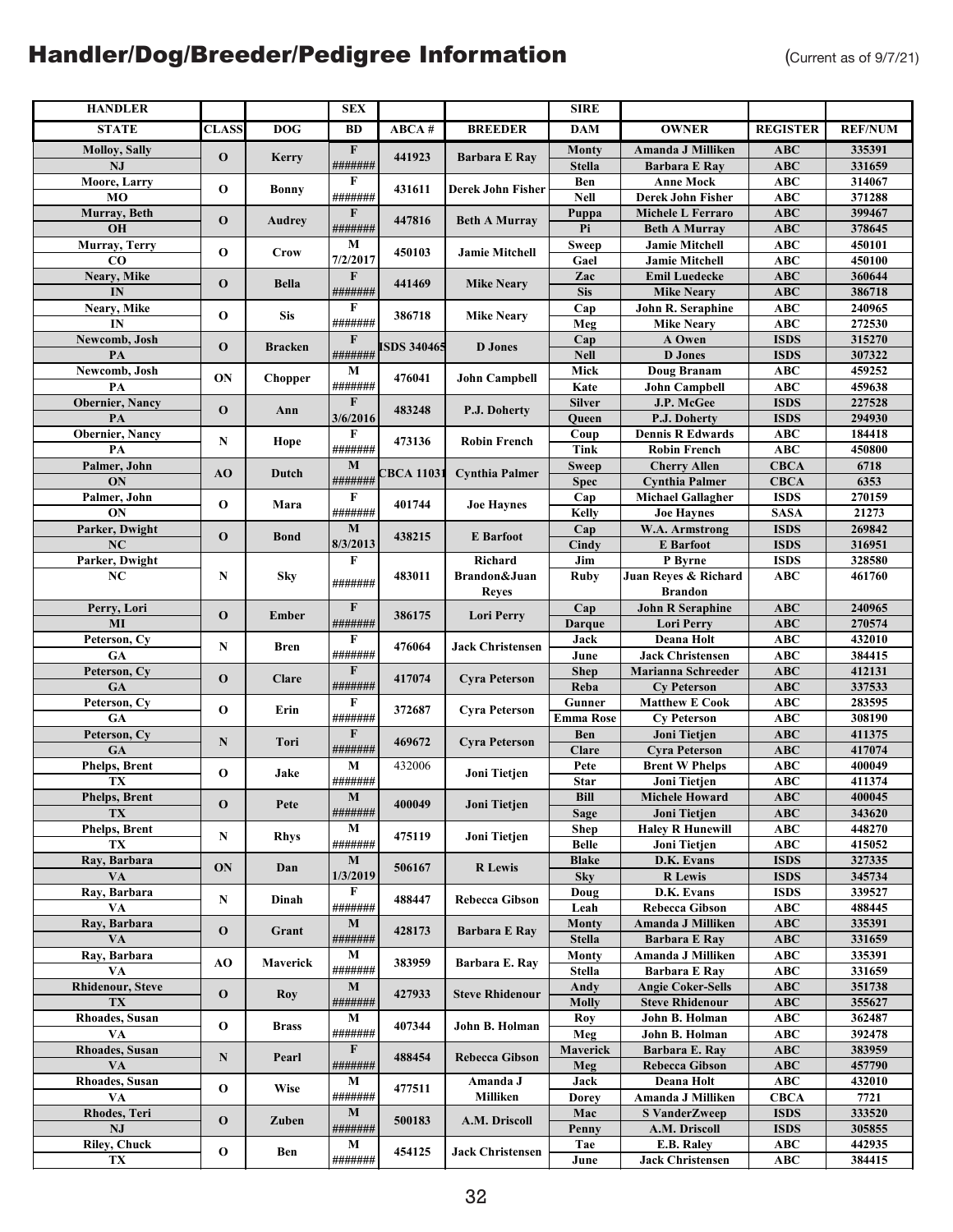| <b>HANDLER</b>                |              |               | <b>SEX</b>             |        |                                         | <b>SIRE</b>                   |                                                      |                            |                  |
|-------------------------------|--------------|---------------|------------------------|--------|-----------------------------------------|-------------------------------|------------------------------------------------------|----------------------------|------------------|
| <b>STATE</b>                  | <b>CLASS</b> | <b>DOG</b>    | BD                     | ABCA # | <b>BREEDER</b>                          | DAM                           | <b>OWNER</b>                                         | <b>REGISTER</b>            | <b>REF/NUM</b>   |
| Roegner, Larry                |              |               | $\bf{M}$               |        |                                         | Tippecanoe                    | <b>Larry Roegner</b>                                 | <b>ABC</b>                 | 403005           |
| FL                            | N            | <b>Mirk</b>   | #######                | 477942 | <b>Larry Roegner</b>                    | Mo                            | <b>Larry Roegner</b>                                 | <b>ABC</b>                 | 426517           |
| Roegner, Larry                | N            | Ruth          | F                      | 477944 | <b>Larry Roegner</b>                    | Tippecanoe                    | <b>Larry Roegner</b>                                 | <b>ABC</b>                 | 403005           |
| <b>FL</b>                     |              |               | #######                |        |                                         | Mo                            | <b>Larry Roegner</b>                                 | <b>ABC</b>                 | 426517           |
| <b>Russell, Vickey</b>        | ${\bf N}$    | Jura          | F                      | 500465 | I.J. Carroll                            | Jim                           | <b>Thomas H Conn</b>                                 | <b>ISDS</b>                | 356882           |
| GA                            |              |               | #######                |        |                                         | <b>Nell</b>                   | <b>I.J. Carroll</b>                                  | <b>ABC</b>                 | 359148           |
| Scallan, Shane                |              |               | M                      |        |                                         | <b>Boz</b>                    |                                                      | <b>AKC</b>                 | 37343701         |
| KY                            | N            | <b>Brew</b>   | #######                |        | KC 5677720 Chris&Jim Elliott            | Perpetual                     |                                                      | <b>AKC</b>                 | 29918101         |
|                               |              |               |                        |        |                                         | <b>Motion</b>                 |                                                      |                            |                  |
| Scallan, Shane<br>KY          | $\mathbf 0$  | Sam           | $\bf M$<br>#######     | 423126 | <b>Maureen Scott</b><br><b>Robinson</b> | Don                           | Mr & Mrs S Basson                                    | <b>SASA</b>                | 20150            |
| Schoen, Sue                   |              |               | F                      |        | Amanda J                                | <b>EFT</b><br>Cap             | <b>Maureen Scott</b><br><b>Michael Gallagher</b>     | <b>ABC</b><br><b>ISDS</b>  | 372036<br>270159 |
| MA                            | $\mathbf 0$  | Cora          | #######                | 433554 | Milliken                                | <b>Dorey</b>                  | Amanda J Milliken                                    | <b>ABC</b>                 | 341826           |
| Schoen, Sue                   |              |               | F                      |        |                                         | Monty                         | Amanda J Milliken                                    | <b>ABC</b>                 | 484700           |
| MA                            | N            | Cori          | #######                | 484700 | <b>Louis Degregorio</b>                 | <b>Bryn</b>                   | Lou Degregorio                                       | <b>ABC</b>                 | 423323           |
| Schoen, Sue                   |              |               | F                      |        | Michele L.                              | <b>Clive</b>                  | Michele L. Ferraro                                   | <b>ABC</b>                 | 252843           |
| MA                            | O            | Spy           | #######                | 385244 | Ferraro                                 | $\overline{\mathbf{N}}$ imbus | Michele L. Ferraro                                   | <b>ABC</b>                 | 252232           |
| Schoen, Sue                   | ${\bf N}$    |               | $\mathbf F$            | 485448 |                                         | Snip                          | <b>Diane Sylvestre</b>                               | <b>ABC</b>                 | 393782           |
| MA                            |              | Zoe           | #######                |        | <b>Susan Schoen</b>                     | <b>Spy</b>                    | <b>Susan Schoen</b>                                  | <b>ABC</b>                 | 385244           |
| Schreeder, Marianna           | $\bf{0}$     | Nel           | F                      | 399891 | M. Jones                                | <b>Bob</b>                    | J.R. Griffith                                        | <b>ISDS</b>                | 300530           |
| GA                            |              |               | #######                |        |                                         | June                          | M. Jones                                             | <b>ISDS</b>                | 289346           |
| Schreeder, Marianna           | $\mathbf{o}$ | <b>Star</b>   | F                      | 411374 | Joni Tietjen                            | Rob                           | <b>Allison Jarrard</b>                               | <b>ABC</b>                 | 329519           |
| GA                            |              |               | #######                |        |                                         | Jean                          | Joni Tietjen                                         | <b>ABC</b>                 | 393621           |
| Scott, Milton                 | N            | <b>Bob</b>    | М                      | 478103 | <b>Bob Allen</b>                        | Joey                          | <b>Bob Allen</b>                                     | <b>ABC</b>                 | 431061           |
| $\mathbf{A}\mathbf{B}$        |              |               | 1/2/2019               |        |                                         | Grace                         | <b>Bob Allen</b>                                     | <b>ABC</b>                 | 414133           |
| Scruggs, Leslie<br><b>MS</b>  | $\mathbf{o}$ | Rex           | M<br>#######           | 413204 | <b>Diane Barrentine</b>                 | Craig                         | <b>Dwight G. Parker</b>                              | <b>ABC</b>                 | 274121           |
| <b>Scruggs</b> , Leslie       |              |               | F                      |        |                                         | Ann<br><b>Bodie</b>           | <b>Diane Barrentine</b><br><b>Allen Hickenbottom</b> | <b>ABC</b><br><b>ABC</b>   | 303752<br>325609 |
| MS                            | N            | Rosa          | #######                | 478759 | <b>Billy Bishop</b>                     | Libby                         | <b>Billy Bishop</b>                                  | <b>ABC</b>                 | 417563           |
| <b>Scruggs, Leslie</b>        |              |               | $\mathbf{F}$           |        |                                         | Craig                         | Dwight G. Parker                                     | <b>ABC</b>                 | 274121           |
| <b>MS</b>                     | $\mathbf{o}$ | <b>Sipsey</b> | #######                | 413202 | <b>Diane Barrentine</b>                 | Ann                           | <b>Diane Barrentine</b>                              | <b>ABC</b>                 | 303752           |
| Seabolt, Lauren               |              |               | М                      |        |                                         | <b>Sweep</b>                  | <b>Jamie Mitchell</b>                                | <b>ABC</b>                 | 450101           |
| NC                            | N            | <b>Ross</b>   | #######                | 477077 | <b>Jennifer Thomson</b>                 | <b>Bell</b>                   | <b>Jennifer Thomson</b>                              | <b>ABC</b>                 | 393753           |
| Sears, Beth                   |              |               | $\mathbf M$            | 379307 | Kay Stephens,                           | Jack                          | <b>Kay Stephens DVM</b>                              | <b>ABC</b>                 | 325360           |
| <b>OH</b>                     | $\mathbf 0$  | <b>Bubba</b>  | #######                |        | <b>DVM</b>                              | <b>Sage</b>                   | Kay Stephens, DVM                                    | <b>ABC</b>                 | 232440           |
| Shannahan, Patrick            | $\mathbf 0$  | Jock          | M                      |        | <b>BCA 12433 Amanda Milliken</b>        | <b>Howell</b>                 | Amanda Milliken                                      | <b>CBCA</b>                | 10521            |
| <b>ID</b>                     |              |               | #######                |        |                                         | <b>Dorey</b>                  | Amanda Milliken                                      | <b>CBCA</b>                | 7721             |
| Shannahan, Patrick            | $\mathbf 0$  | Lena          | F                      | 443057 | <b>Mindy Mayer</b>                      | <b>Blake</b>                  | <b>Mindy Mayer</b>                                   | ABC                        | 379955           |
| ID                            |              |               | #######                |        |                                         | Libby                         | <b>Mindy Mayer</b>                                   | <b>ABC</b>                 | 372577           |
| Sheninger, Gene               | $\mathbf 0$  | Aron          | M                      | 500182 | <b>E.M. Hemmings</b>                    | Cade                          | K.G. Broad                                           | <b>ISDS</b>                | 327190           |
| NJ<br><b>Sheninger</b> , Gene |              |               | #######<br>$\mathbf M$ |        |                                         | Jill<br><b>Spot</b>           | <b>E.M. Hemmings</b><br>A.L. Jones                   | <b>ISDS</b><br><b>ISDS</b> | 317764<br>314440 |
| NJ                            | $\mathbf 0$  | Pele          | #######                | 500181 | A.M. Driscoll                           |                               |                                                      |                            |                  |
| Shupe, Tyler                  |              |               | F                      |        |                                         | Penny<br>Ryan                 | A.M. Driscoll<br>Linda Tesdahl                       | <b>ISDS</b><br>ABC         | 305855<br>265373 |
| IN                            | $\mathbf 0$  | Danni         | #######                | 412494 | Jeanine Henigin                         | Pride                         | <b>Jeanine Henigin</b>                               | <b>ABC</b>                 | 391418           |
| Shupe, Tyler                  |              |               | $\mathbf{F}$           |        |                                         | Seth                          | J.P. McGee                                           | <b>ISDS</b>                | 309926           |
| IN                            | $\mathbf 0$  | <b>Nell</b>   | #######                | 499208 | <b>D</b> McNeill                        | <b>Bonnie</b>                 | <b>D</b> McNeill                                     | <b>ISDS</b>                | 338563           |
| <b>Sittner, Kristin</b>       |              |               | F                      |        |                                         | Monty                         | Amanda J Milliken                                    | ABC                        | 335391           |
| UT                            | $\mathbf{o}$ | <b>Spy</b>    | #######                | 379141 | <b>Kristin Sittner</b>                  | UR It                         | <b>Kristin Sittner</b>                               | <b>ABC</b>                 | 348750           |
| <b>Staley, Nisi</b>           | $\mathbf 0$  | Gert          | $\mathbf{F}$           | 436191 | Christina Kleman                        | <b>Spot</b>                   | <b>Robin French</b>                                  | <b>ABC</b>                 | 429138           |
| KY                            |              |               | 6/6/2016               |        |                                         | Phoebe                        | <b>Christina Kleman</b>                              | ABC                        | 389710           |
| <b>Stauffer, Paul</b>         | $\mathbf 0$  | Mackie        | М                      | 395971 | <b>Wade Gowin</b>                       | Wally                         | <b>Kay Gowin</b>                                     | <b>ABC</b>                 | 251472           |
| <b>OR</b>                     |              |               | #######                |        |                                         | <b>Drew</b>                   | <b>Wade Gowin</b>                                    | <b>ABC</b>                 | 297408           |
| <b>Stephens, Kay</b>          | $\mathbf 0$  | Flint         | $\mathbf{M}$           | 404157 | Kay Stephens,                           | Don                           | <b>S</b> Basson                                      | <b>SASA</b>                | 20150            |
| TX                            |              |               | #######                |        | <b>DVM</b>                              | <b>Storm</b>                  | <b>Kay Stephens, DVM</b>                             | ABC                        | 351074           |
| <b>Stephens, Kay</b><br>TX    | $\mathbf 0$  | Jep           | М<br>#######           | 404162 | Kay Stephens,<br><b>DVM</b>             | Don<br>Storm                  | Mr & Mrs S Basson<br><b>Kay Stephens, DVM</b>        | <b>SASA</b><br>ABC         | 20150<br>351074  |
| <b>Strang, Bridget</b>        |              |               | M                      |        |                                         | Leo                           | P. Convery                                           | <b>ISDS</b>                | 289170           |
| CO                            | $\mathbf 0$  | Ben           | #######                | 438214 | P. Convery                              | <b>Becky</b>                  | P. Convery                                           | <b>ISDS</b>                | 305750           |
| <b>Strang, Bridget</b>        |              |               | М                      |        |                                         | Glen                          | <b>Russell McCord</b>                                | <b>ISDS</b>                | 323193           |
| $\bf CO$                      | $\mathbf 0$  | Jake          | #######                | 468662 | P. Williams                             | <b>Silk</b>                   | Jamie Gardner                                        | <b>ISDS</b>                | 306908           |
| Terpstra, Marilyn             |              |               | F                      |        | <b>Marilyn M</b>                        | Dave                          | <b>Cheryl Jagger</b>                                 | <b>ABC</b>                 | 406098           |
| MI                            | $\mathbf 0$  | Olive         | #######                | 411688 | Terpstra                                | Lola                          | <b>Marilyn M Terpstra</b>                            | ABC                        | 341584           |
| Tesdahl, Linda                | $\mathbf 0$  | Glyn          | М                      | 370396 | <b>Don Helsley</b>                      | Cap                           | <b>Don Helsley</b>                                   | <b>ABC</b>                 | 222600           |
| MD                            |              |               | #######                |        |                                         | Jessie                        | <b>Don Helsley</b>                                   | ABC                        | 345359           |